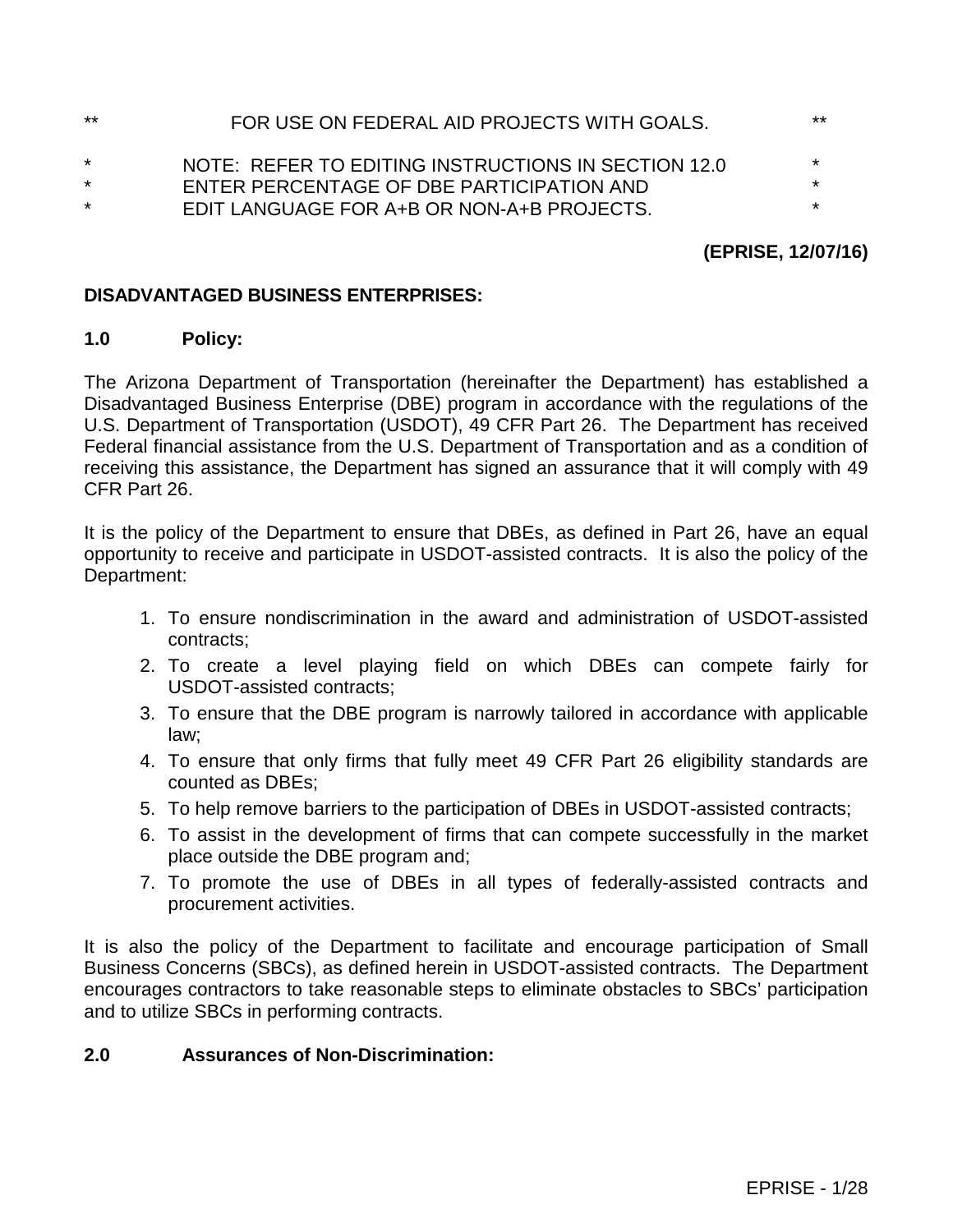The contractor, subrecipient, or subcontractor shall not discriminate on the basis of race, color, national origin or sex in the performance of this contract. The contractor shall carry out applicable requirements of 49 CFR Part 26 in the award and administration of USDOT-assisted contracts. Failure by the contractor to carry out these requirements is a material breach of this contract, which may result in the termination of this contract or such other remedy as the state deems appropriate, which may include, but not limited to:

- (1) Withholding monthly progress payments;
- (2) Assessing sanctions;
- (3) Liquidated damages; and/or
- (4) Disqualifying the contractor from future bidding as non-responsible.

The contractor, subrecipient**,** or subcontractor shall ensure that all subcontract agreements contain this non-discrimination assurance.

### **3.0 Definitions:**

- **(A) Commercially Useful Function (CUF):** Commercially Useful Function is defined fully in 49 CFR 26.55 which definition is incorporated herein by reference.
- **(B) Committed DBE**: A DBE that was identified by the contractor, typically on a DBE Affidavit, to meet an assigned DBE goal as a condition of contract award and performance, and includes any substitute DBE that has subsequently been committed work to meet the assigned contract goal.
- **(C) Disadvantaged Business Enterprise (DBE):** a for-profit small business concern which meets both of the following requirements:
	- (1) Is at least 51 percent owned by one or more socially and economically disadvantaged individuals or, in the case of any publicly owned business, at least 51 percent of the stock is owned by one or more such individuals; and,
	- (2) Whose management and daily business operations are controlled by one or more of the socially and economically disadvantaged individuals who own it.
- **(D) Joint Check**: a two-party check between a subcontractor, DBE and/or non-DBE, a prime contractor and the regular dealer of material supplies.
- **(E) Joint Venture:** an association of a DBE firm and one or more other firms to carry out a single, for-profit business enterprise, for which parties combine their property, capital, efforts, skills and knowledge, and in which the DBE is responsible for a distinct, clearly defined portion of the work of the contract and whose share in the capital contribution, control, management, risks, and profits of the joint venture are commensurate with its ownership interest.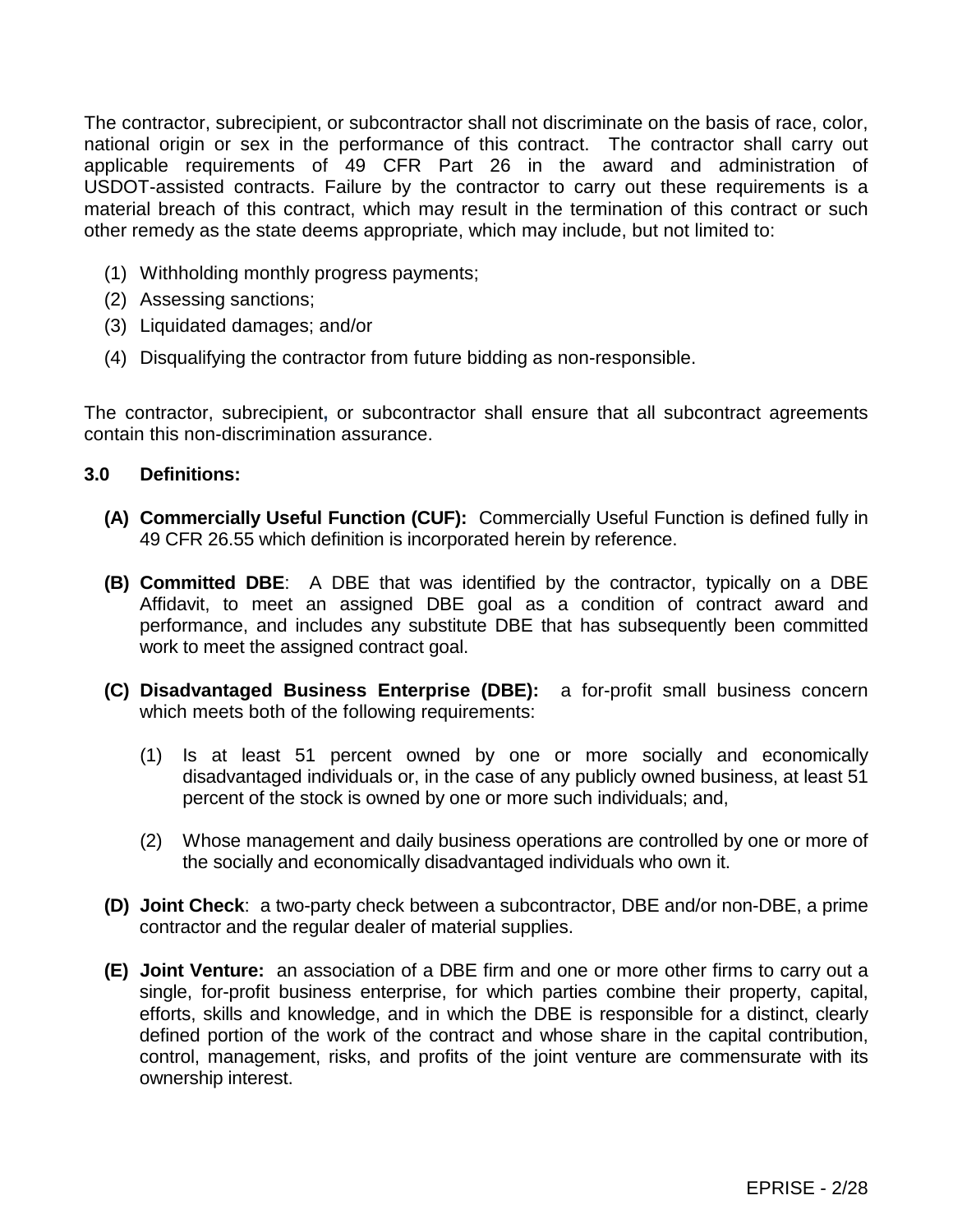- **(F) NAICS Code:** The North American Industry Classification System (NAICS) is the standard used by Federal statistical agencies in classifying business establishments for the purpose of collecting, analyzing, and publishing statistical data related to the US business economy.
- **(G) Non-DBE:** any firm that is not a DBE.
- **(H) Race Conscious**: a measure or program is one that is focused specifically on assisting only DBEs, including women-owned DBEs.
- **(I) Race Neutral**: a measure or program is one that is, or can be, used to assist all small businesses. For the purposes of this part, race neutral includes gender-neutrality.
- **(J) Small Business Concern:** a business that meets all of the following conditions:
	- (1) Operates as a for-profit business;
	- (2) Operates a place of business primarily within the U.S., or makes a significant contribution to the U.S. economy through payment of taxes or use of American products, materials, or labor;
	- (3) Is independently owned and operated;
	- (4) Is not dominant in its field on a national basis; and
	- (5) Does not have annual gross receipts that exceed the Small Business Administration size standards average annual income criteria for its primary North American Industry Classification System (NAICS) code.
- **(K) Socially and Economically Disadvantaged Individuals:** any individual who is a citizen (or lawfully admitted permanent resident) of the United States and who is:
	- (1) Any individual who is found to be a socially and economically disadvantaged individual on a case-by-case basis.
	- (2) Any individual in the following groups, members of which are rebuttably presumed to be socially and economically disadvantaged:
		- (i) "Black Americans," which includes persons having origins in any of the Black racial groups of Africa;
		- (ii) "Hispanic Americans," which includes persons of Mexican, Puerto Rican, Cuban, Dominican, Central or South American, or other Spanish or Portuguese culture or origin, regardless of race;
		- (iii) "Native Americans," which includes persons who are enrolled members of a federally or State recognized Indian tribe, Alaskan Natives or Native Hawaiians;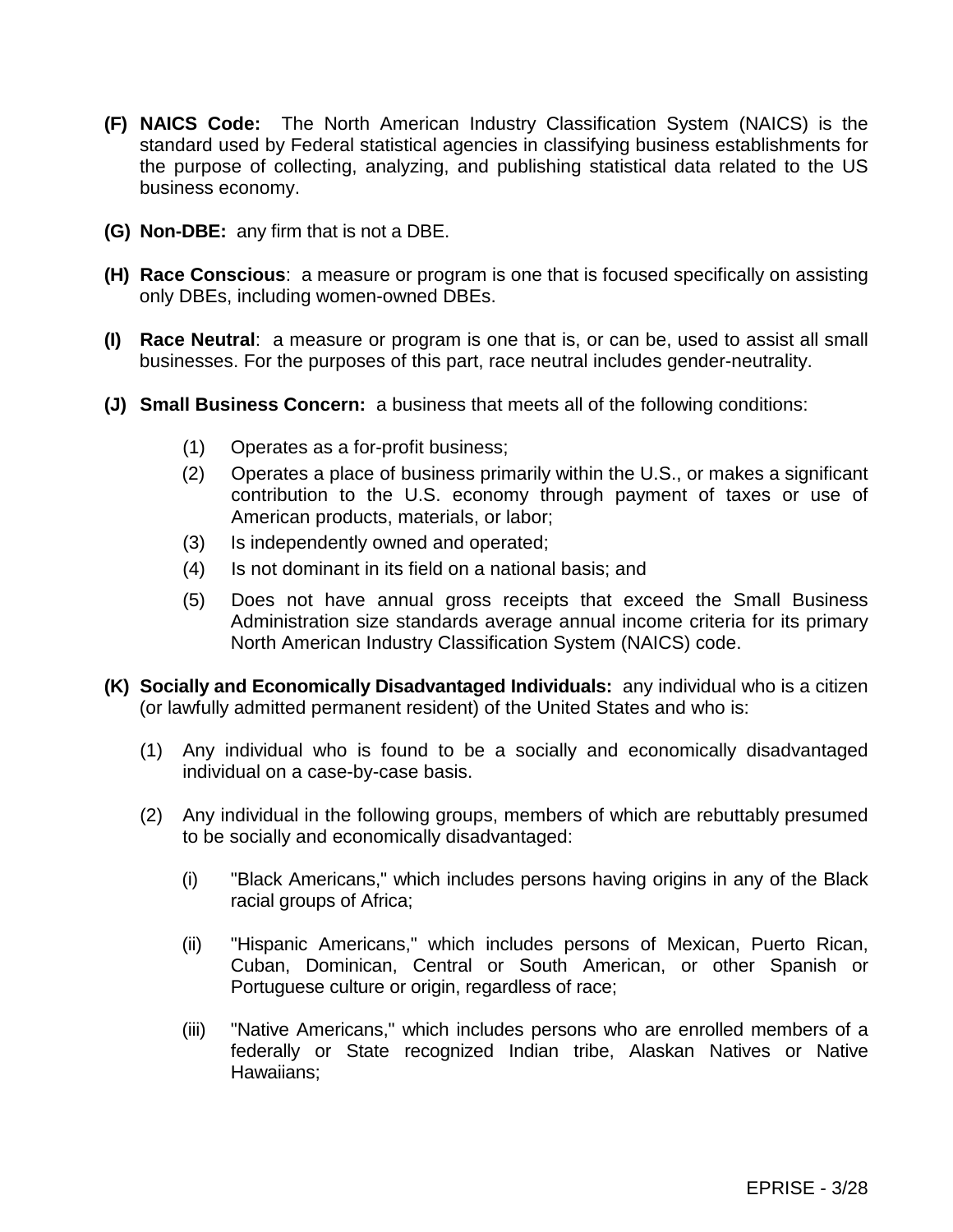- (iv) "Asian-Pacific Americans," which includes persons whose origins are from Japan, China, Taiwan, Korea, Burma (Myanmar), Vietnam, Laos, Cambodia (Kampuchea), Thailand, Malaysia, Indonesia, the Philippines, Brunei, Samoa, Guam, the U.S. Trust Territories of the Pacific Islands (Republic of Palau), the Republic of the Northern Marianas Islands, Macao, Fiji, Tonga, Kiribati, Tuvalu, Nauru, Federated States of Micronesia, or Hong Kong;
- (v) "Subcontinent Asian Americans," which includes persons whose origins are from India, Pakistan, Bangladesh, Bhutan, the Maldives Islands, Nepal or Sri Lanka;
- (vi) Women;
- (vii) Any additional groups whose members are designated as socially and economically disadvantaged by the Small Business Administration (SBA), at such time as the SBA designation becomes effective.

### **4.0 Working with DBEs:**

The Department works with DBEs and assists them in their efforts to participate in the highway construction program. All bidders should contact the Department's Business Engagement and Compliance Office (BECO) by phone, through email, or at the address shown below, for assistance in their efforts to use DBEs in the highway construction program of the Department. BECO contact information is as follows:

Arizona Department of Transportation Business Engagement and Compliance Office 1801 W. Jefferson Street, Ste. 101, Mail Drop 154A Phoenix, AZ 85007 Phone (602) 712-7761 FAX (602) 712-8429 Email: [contractorcompliance@azdot.gov](mailto:contractorcompliance@azdot.gov) Website: [www.azdot.gov/bec](http://www.azdot.gov/bec)

### **4.01 Mentor-Protégé Program:**

The Department has established a Mentor-Protégé program as an initiative to encourage and develop disadvantaged businesses in the highway construction industry. The program encourages prime contractors to provide certain types of assistance to certified DBE subcontractors. ADOT encourages contractors and certified DBE subcontractors to engage in a Mentor-Protégé agreement under certain conditions. Such an agreement must be mutually beneficial to both parties and to ADOT in fulfilling the requirements of 49 CFR Part 23. For guidance regarding this program, refer to the Mentor-Protégé Program Guidelines available on the BECO website.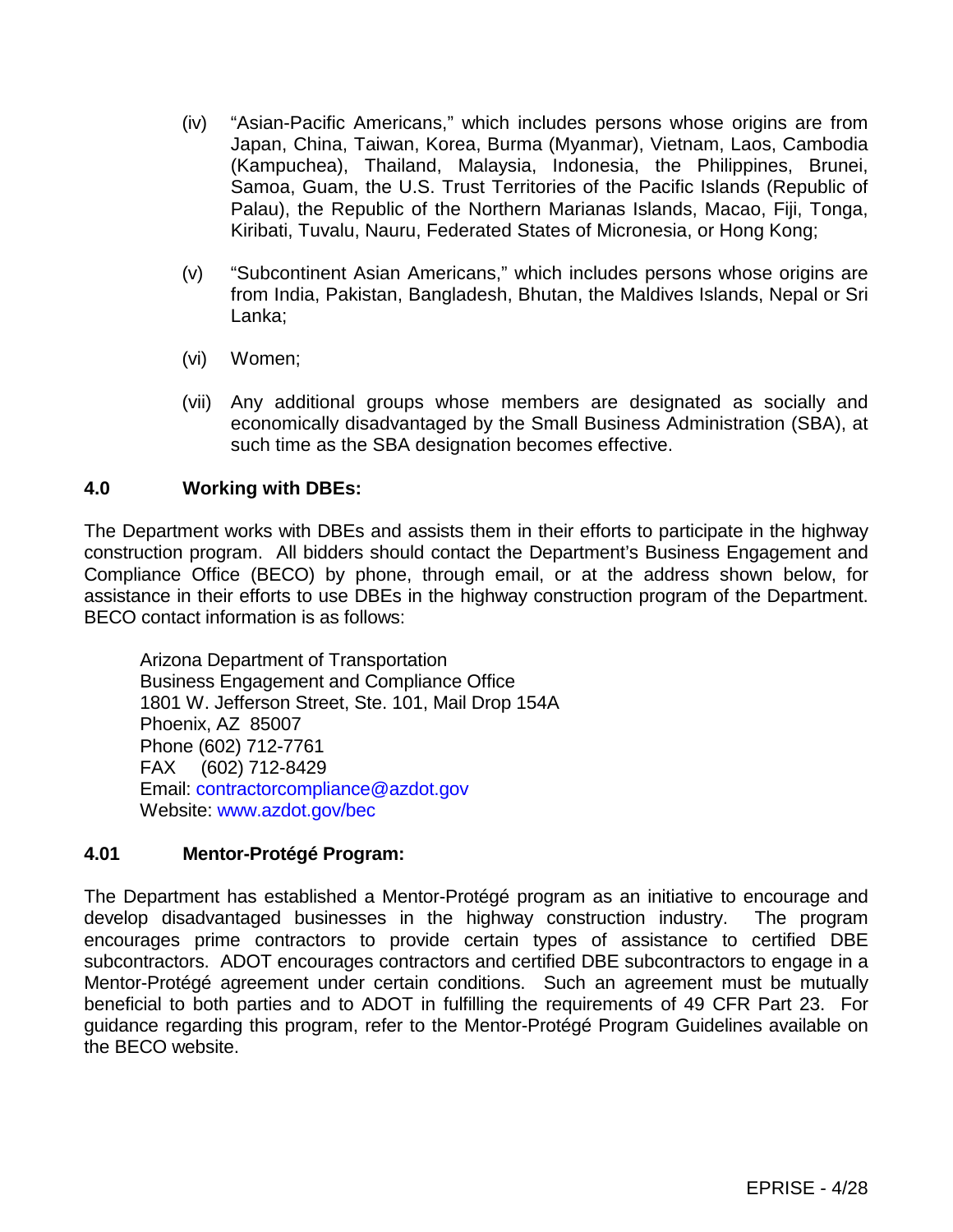The Mentor-Protégé program is intended to increase legitimate DBE activities. The program does not diminish the DBE rules or regulations, and participants may not circumvent these rules.

## **5.0 Applicability:**

The Department has established an overall annual goal for DBE participation on Federal-aid contracts. The Department intends for the goal to be met with a combination of race conscious and race neutral efforts. Race conscious participation occurs where the contractor uses a percentage of DBEs, as defined herein, to meet the contract-specified goal. Race neutral efforts are those that are, or can be, used to assist all small businesses or increase opportunities for all small businesses. The regulation, 49 CFR 26, describes race neutral participation as when a DBE wins a prime contract through customary competitive procurement procedures or is awarded a subcontract on a prime contract that does not carry a DBE contract goal.

The contractor shall meet the goal specified herein with DBEs, or establish that it was unable to meet the goal despite making good faith efforts to do so. Prime contractors are encouraged to obtain DBE participation above and beyond any goals that may be set for this project.

The DBE provisions are applicable to all bidders including DBE bidders.

### **6.0 Certification and Registration:**

#### **6.01 DBE Certification:**

Certification as a DBE shall be predicated on:

- (1) The completion and execution of an application for certification as a "Disadvantaged Business Enterprise".
- (2) The submission of documents pertaining to the firm(s) as stated in the application(s), including but not limited to a statement of social disadvantage and a personal financial statement.
- (3) The submission of any additional information which the Department or the applicable Arizona Unified Certification (UCP) agency may require to determine the firm's eligibility to participate in the DBE program.
- (4) The information obtained during the on-site visits to the offices of the firm and to active job-sites.

Applications for certification may be filed online with the Department or the applicable Arizona Unified Certification agency at any time through the Arizona Unified Transportation Registration and Certification System (AZ UTRACS) website at [http://www.azutracs.com.](http://www.azutracs.com/)

DBE firms and firms seeking DBE certification shall cooperate fully with requests for information relevant to the certification process. Failure or refusal to provide such information is a ground for denial or removal of certification.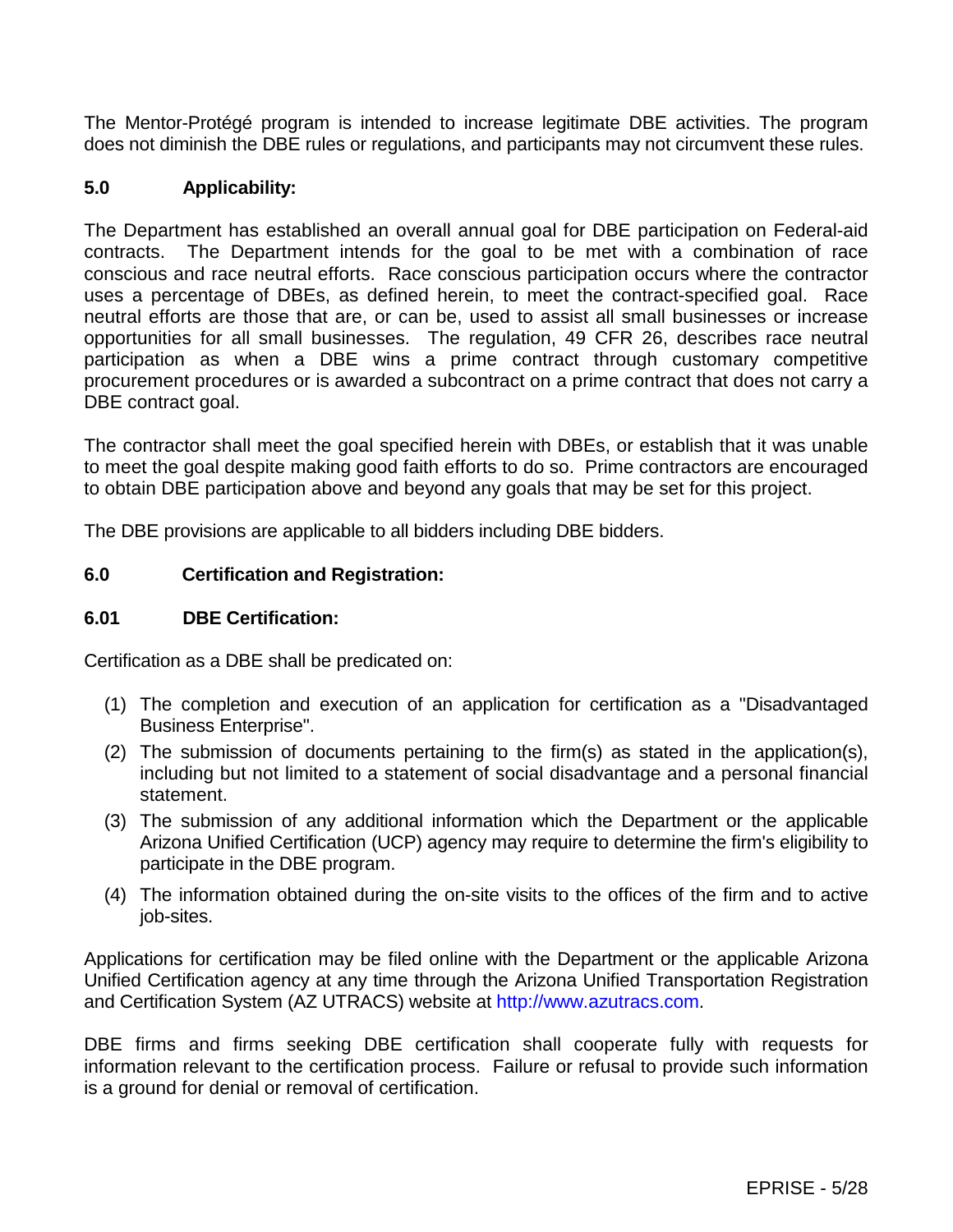ADOT is a member of the AZ Unified Certification Program (AZUCP). Only DBE firms that are certified by the AZUCP are eligible for credit on ADOT projects. A list of DBE firms certified by AZUCP is available on the internet at [http://www.azutracs.com/.](http://www.azutracs.com/) The list will indicate contact information and specialty for each DBE firm, and may be sorted in a variety of ways. However, ADOT does not guarantee the accuracy and/or completeness of this information, nor does ADOT represent that any licenses or registrations are appropriate for the work to be done.

The Department's certification of a DBE is not a representation of qualifications and/or abilities; only that the firm has met the criteria for DBE certification as outlined in 49 CFR Part 26. The contractor bears all risks of ensuring that DBE firms selected by the contractor are able to perform the work.

# **6.02 SBC Registration:**

To comply with 49 CFR Part 26.39, ADOT's DBE Program incorporates contracting requirements to facilitate participation by Small Business Concerns (SBCs) in federally assisted contracts. SBCs are for-profit businesses authorized to do business in Arizona that meet the Small Business Administration (SBA) size standards for average annual revenue criteria for its primary North American Industry Classification System (NAICS) code.

While the SBC component of the DBE program does not require utilization goals on projects, ADOT encourages contractors to utilize small businesses that are registered in AZ UTRACS on their contracts, in addition to DBEs meeting the certification requirement. The contractor may use the AZ UTRACS website to search for certified DBEs and registered SBCs that can be used on the contract. However, SBCs that are not DBEs will not be counted toward the DBE contract goal.

SBCs can register online at the AZ UTRACS website. The Department's registration of SBCs is not a representation of qualifications and/or abilities. The contractor bears all risks of ensuring that SBC firms selected by the contractor are able to perform the work.

# **7.0 DBE Financial Institutions:**

The Department thoroughly investigates the full extent of services offered by financial institutions owned and controlled by socially and economically disadvantaged individuals in its service area and makes reasonable efforts to use these institutions. The Department encourages prime contractors to use such institutions on USDOT assisted contracts. However, use of DBE financial institutions will not be counted toward the DBE contract goal.

The Department encourages prime contractors to research the Federal Reserve Board website at [www.federalreserve.gov](http://www.federalreserve.gov/) to identify minority-owned banks in Arizona derived from the Consolidated Reports of Condition and Income filed quarterly by banks (FFIEC 031 and 041) and from other information on the Board's National Information Center database.

# **8.0 Time is of the Essence:**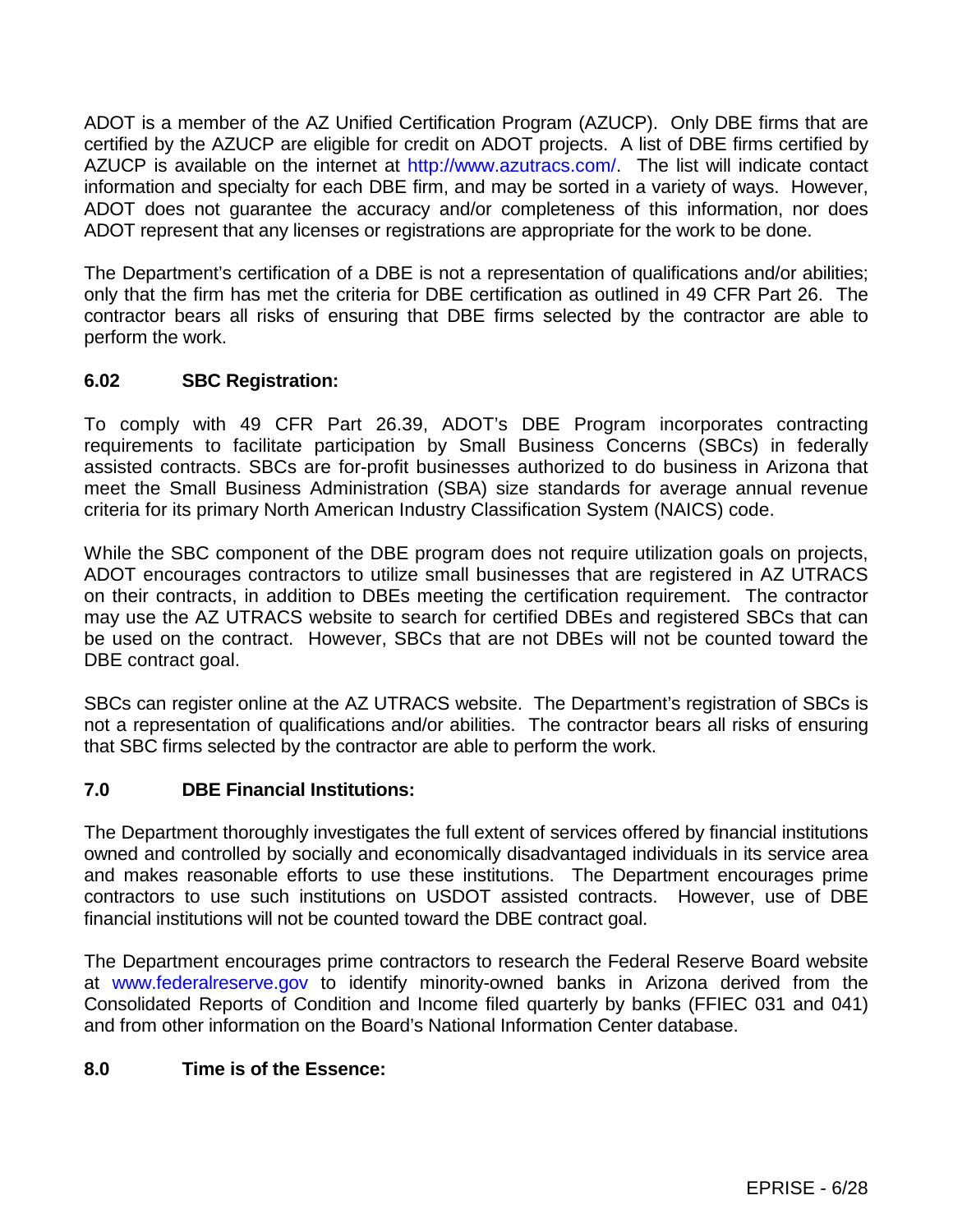# TIME IS OF THE ESSENCE IN RESPECT TO THE DBE PROVISIONS.

### **9.0 Computation of Time:**

In computing any period of time described in this DBE special provision, such as calendar days, the day from which the period begins to run is not counted, and when the last day of the period is a Saturday, Sunday, or Federal or State holiday, the period extends to the next day that is not a Saturday, Sunday, or Federal or State holiday. In circumstances where the Department's offices are closed for all or part of the last day, the period extends to the next day on which the Department's offices are open.

### **10.0 Contractor and Subcontractor Requirements:**

### **10.01 General:**

The contractor shall establish a DBE program that will ensure nondiscrimination in the award and administration of contracts and subcontracts.

Agreements between the bidder and a DBE in which the DBE promises not to provide subcontracting quotations to other bidders are prohibited.

### **10.02 DBE Liaison:**

The contractor shall designate a DBE Liaison responsible for the administration of the contractor's DBE program. The name of the designated DBE Liaison shall be included in the DBE Intended Participation Affidavit Summary.

#### **11.0 Bidders/Proposers List and AZ UTRACS Registration Requirement:**

Under Title 49 CFR of the Code of Federal Regulations, Part 26.11, DOTs are required to collect certain information from all contractors and subcontractors who seek to work on federallyassisted contracts in order to set overall and contract DBE goals. ADOT collects this information through a Bidders/Proposers List when firms register their companies on the Arizona Unified Transportation Registration and Certification System (AZ UTRACS) web portal at <http://www.azutracs.com/> a centralized database for companies that seek to do business with ADOT. This information will be maintained as confidential to the extent allowed by federal and state law.

Prime contractors and all subcontractors, including DBEs, must be registered in AZ UTRACS. Bidders may verify that their firm and each subcontractors is registered using the AZ UTRACS website.

Bidders may obtain additional information at the AZ UTRACS website or by contacting BECO.

Bidders shall create the Bidders/Proposers List in the AZ UTRACS by selecting all subcontractors, service providers, manufacturers and suppliers that expressed interest or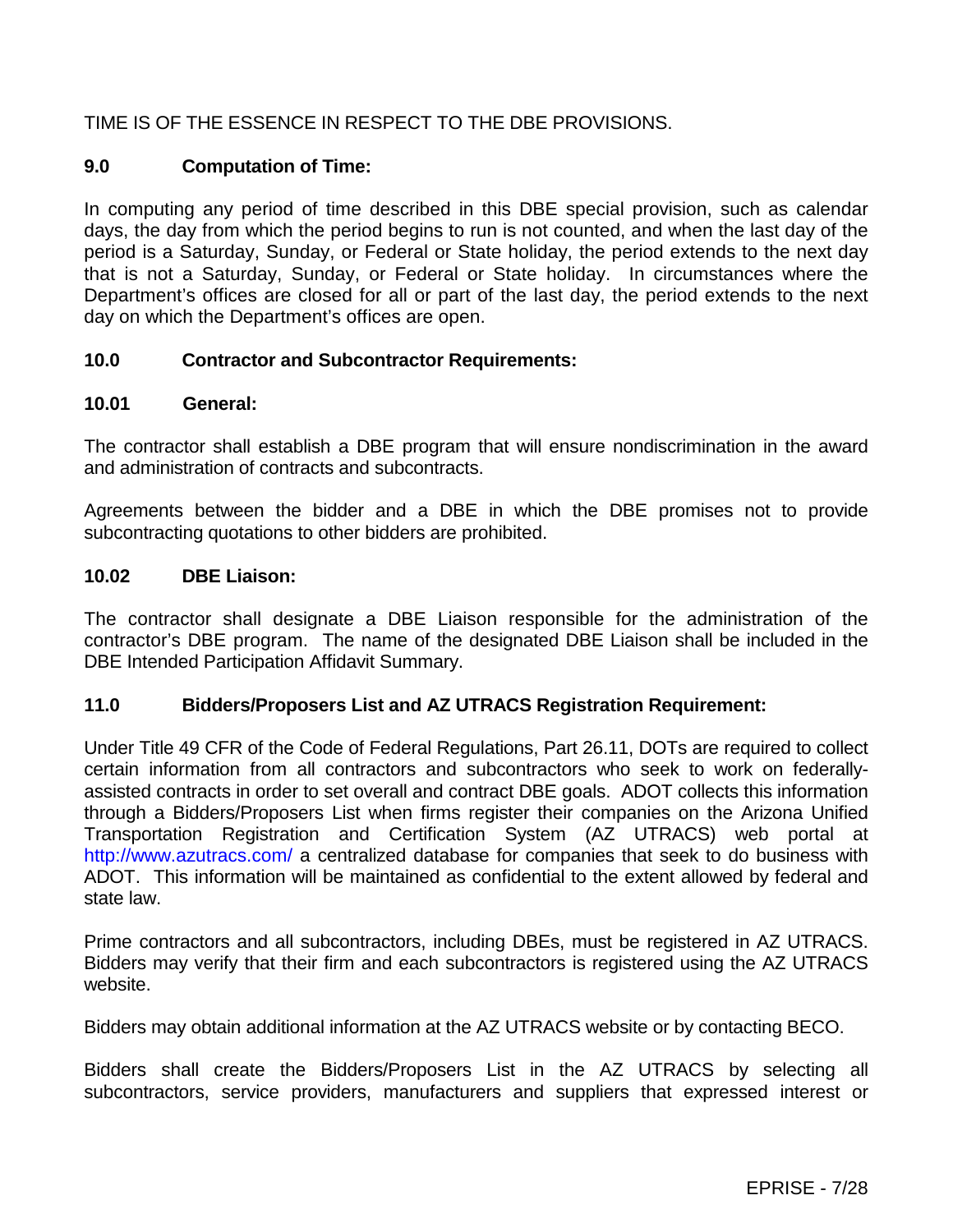submitted bids, proposals or quotes for this contract. The Bidders/Proposers List form must be complete and must include the names for all subcontractors, service providers, manufacturers and suppliers regardless of the bidders' intentions to use those firms on the project.

All bidders must complete the Bidders/Proposers List online at AZ UTRACS whether they are the apparent low bidder or not. A confirmation email will be generated by the system. The bidders shall submit to BECO a copy of the email confirmation no later than 4:00 p.m. on the fifth calendar day following the bid opening. Faxed copies are acceptable.

FAILURE TO SUBMIT THE REQUIRED BIDDERS/PROPOSERS LIST CONFIRMATION EMAIL TO BECO BY THE STATED TIME AND IN THE MANNER HEREIN SPECIFIED SHALL BE CAUSE FOR THE BIDDER BEING DEEMED INELIGIBLE FOR AWARD OF THE CONTRACT.

### **12.0 DBE Goals:**

The minimum goal for participation by DBEs on this project is as follows:

### **XX** Percent

- \*\* DELETE THIS NOTE AND ONE OF THE FOLLOWING TWO SENTENCES: \*\*<br>\*\* LISE THE FIRST SENTENCE RELOW FOR NON A JR RRO IECTS
- \*\* USE THE FIRST SENTENCE BELOW FOR NON A+B PROJECTS. \*\*
- USE THE SECOND SENTENCE BELOW FOR A+B PROJECTS.

The percentage of DBE participation shall be based on the total bid.

The percentage of DBE participation shall be based on the total construction cost bid (the "A" amount) only.

#### **13.0 Submission with Bids:**

All bidders are required to certify in their bid proposal on the "Disadvantaged Business Enterprise Goal Assurance" certificate either:

- (1) The bidder has met the established DBE goal and arrangements with certified DBEs have been made prior to the submission of the bid, or
- (2) The bidder has been unable to meet the established DBE goal prior to the submission of the bid and has made good faith efforts to do so.

For the purpose of this section, 'arrangements' means, at a minimum, agreement between the bidder and the certified DBE, either written or oral, on unit prices and scope of work.

This certificate may not be revised or corrected after submission of the bid. If the bidder certifies that it has met the goal, the bidder cannot change its position after submission of the bid and submit documentation of a good faith effort. If the bidder certifies that it has been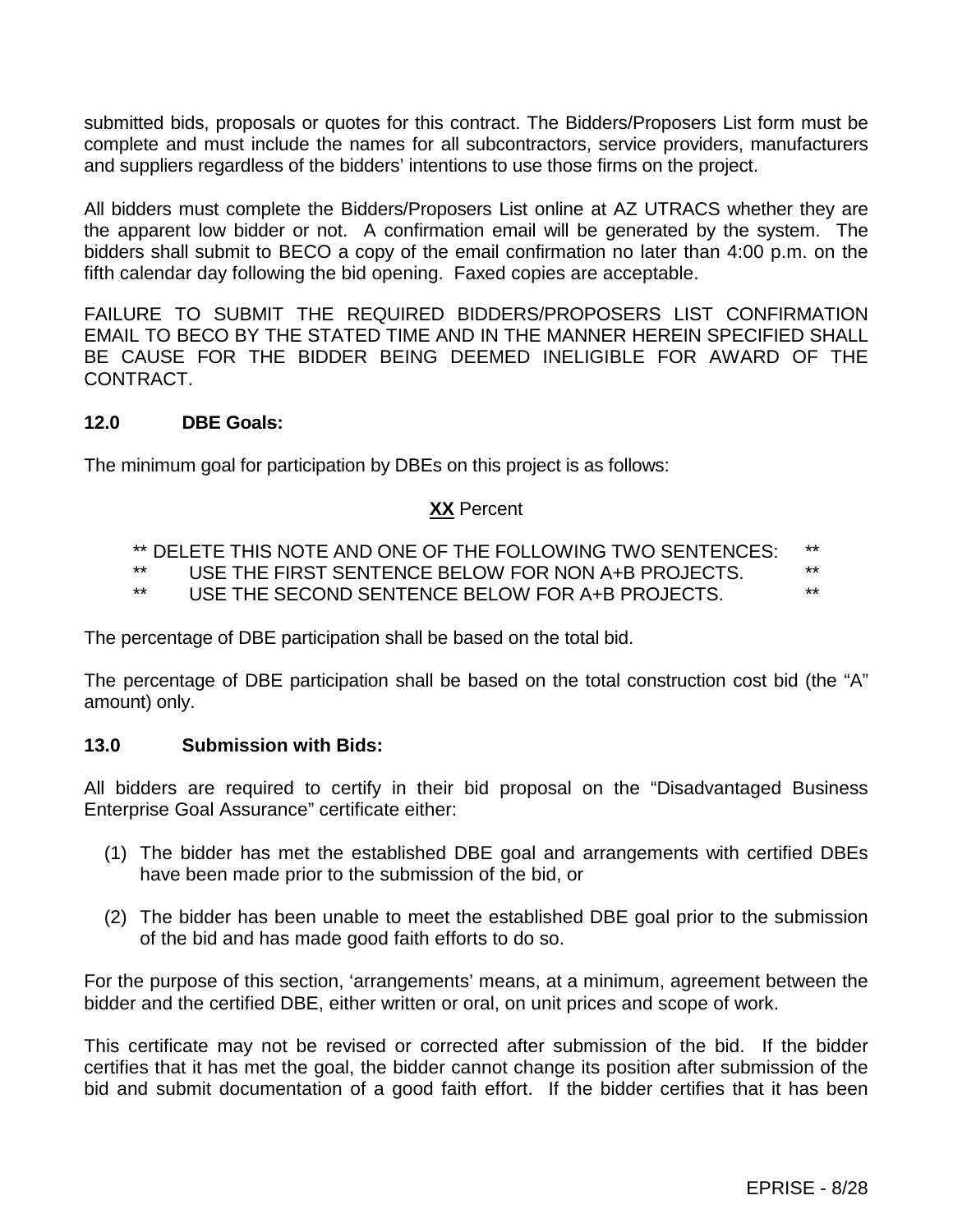unable to meet the goal and has made a good faith effort, the bidder cannot change its position after submission of the bid and claim to have met or be able to meet the established goal.

Bids submitted with altered, incomplete or unsigned certificates will be considered nonresponsive. Bids submitted with certifications on forms other than those furnished by the Department will be considered non-responsive.

### **14.0 Bidder Meeting DBE Goal:**

### **14.01 General:**

In order to be awarded this contract, the apparent low bidder must establish either (1) that it has met the DBE participation goal of the contract or (2) that it has made adequate good faith efforts (GFE) to meet the DBE goal. This requirement is in addition to all other pre-award requirements.

If the bidder indicates in the bid that it has met the DBE goal, the bidder shall submit a DBE Intended Participation Affidavit for each individual DBE it intends to use to meet the project DBE goal if the contract is awarded to their firm, and the Intended Participation Affidavit Summary as follows:

- (1) The DBE Intended Participation Affidavit for each individual DBE, and the Intended Participation Affidavit Summary must be received by BECO no later than 4:00 P.M. on the fifth calendar day following the bid opening. Copies of these forms are available from BECO at the address, phone number or website listed in DBE Subsection 4.0. The affidavits and Summary shall indicate that the bidder has met the DBE goal if this was indicated on the submittal with the bid.
- (2) The Intended Participation Affidavit Summary and the DBE Intended Participation Affidavit for each individual DBE must be accurate and complete in every detail and must be signed by an officer of the contractor(s). Percentages and dollar amounts must be accurate. Percentages shall be listed to two decimal places. The DBE Intended Participation Affidavit Summary must be submitted listing all the DBEs intended to be used and the creditable amounts.
- (3) A separate DBE Intended Participation Affidavit must be submitted for each DBE used to meet the goal of the project. The bidder shall indicate each DBE's name, a description of the work the DBE will perform, bid item number, proposed subcontract amount, and the NAICS code applicable to the kind of work the firm would perform on the contract. A list of certified DBEs with their respective NAICS codes can be located on the DBE Directory at AZ UTRACS website. All partial items must be explained. If not, the DBE will be considered to be responsible for the entire item. The intended DBE must complete and sign the form to confirm its participation in the contract.
- (4) The affidavits and summary may be submitted electronically through email to BECO.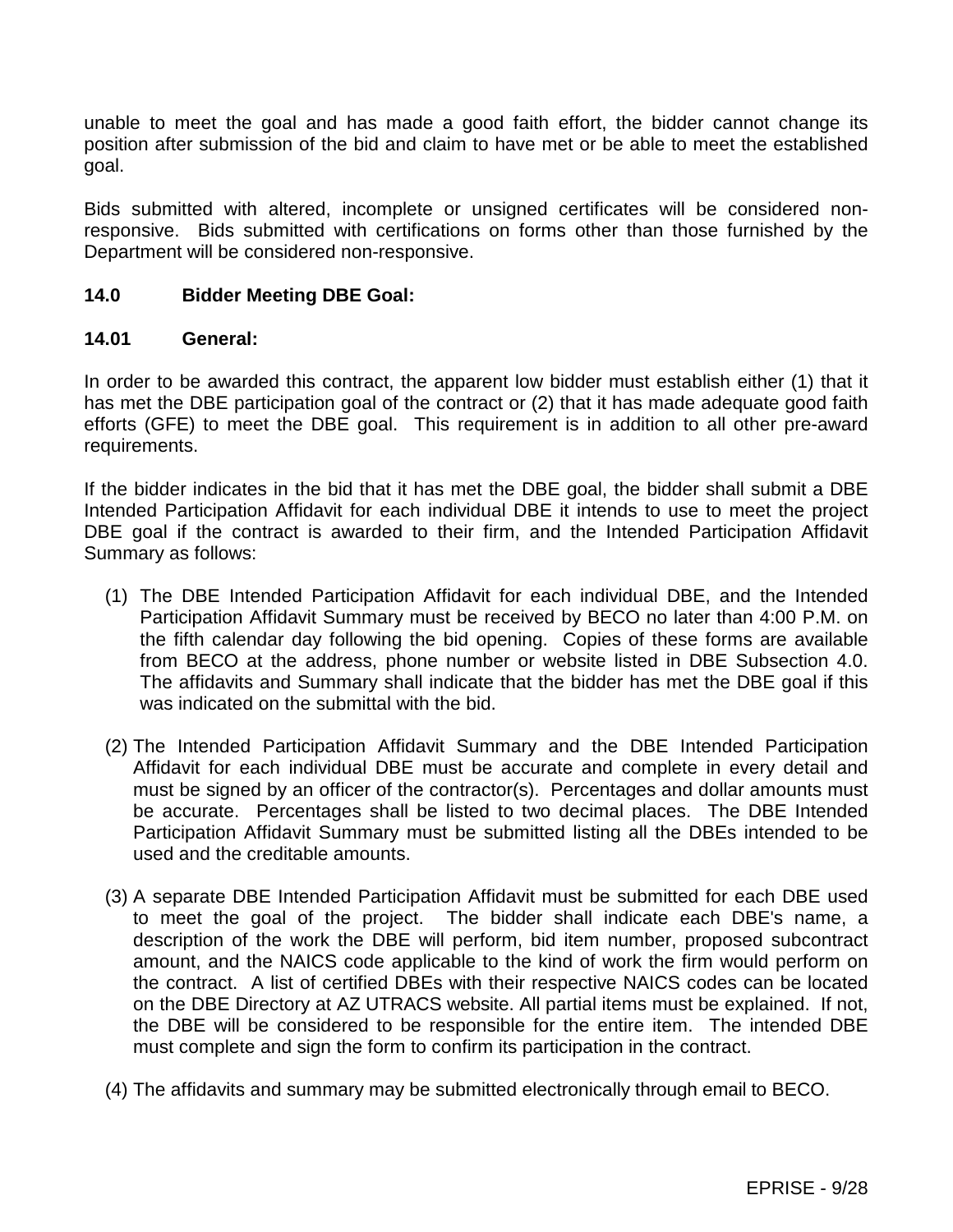- (5) A bidder must determine DBE credit in accordance with DBE Subsection 18 (Crediting DBE Participation Toward Meeting Goals). The affidavit will be reviewed, and approved or rejected by BECO.
- (6) Only those DBE firms certified by the Arizona Unified Certification Program (AZUCP) as of the deadline for bid submittal will be considered for DBE credit. It shall be the bidder's responsibility to ascertain the certification status of designated DBEs.
- (7) All DBE commitment amounts must be finalized between the DBE subcontractor and the bidder prior to the deadline for affidavit submittal. Bidders shall not inflate DBE awards in order to meet contract goals.
- (8) The bidder bears the risk of late submission or late delivery by the postal service or a delivery service. Affidavits and Summary received by BECO after 4:00 P.M. on the fifth calendar day following the bid opening will not be accepted.
- (9) Reduction of DBE commitments after affidavit submittal and prior to execution of the contract without good cause will result in the bid being rejected or the Department rescinding any award. Scheduling conflicts are not necessarily evidence of good cause as this should have been considered during pre-bid negotiations. The contractor is responsible for ensuring the DBE is available to meet the requirements of the contract.

All bidders are encouraged to submit the information described in this subsection. In the event that the low bid is rejected, the Department will consider award of the contract to the next responsible and responsive bidder. To be considered responsive, the bidder must have submitted the above information no later than five calendar days after bid opening.

# **14.02 Failure to Comply:**

If the apparent low bidder fails to submit the required information by the stated time and in the manner herein specified, or if the submitted information reveals a failure to meet the requirements of the specifications, the apparent low bidder shall be ineligible to receive award of the contract and the bid will be rejected. The proposal guarantee (bid bond) shall be forfeited if no submission is made or if the State Engineer finds the submission was made in bad faith.

### **15.0 Documented Good Faith Effort:**

### **15.01 General:**

If the apparent low bidder has stated in its bid proposal that it has been unable to meet the DBE goal, that bidder must demonstrate, through detailed and comprehensive documentation, that good faith efforts have been made to solicit, assist, and use DBE firms to meet the DBE goal prior to the bid. If the bidder certifies that it has been unable to meet the goal and has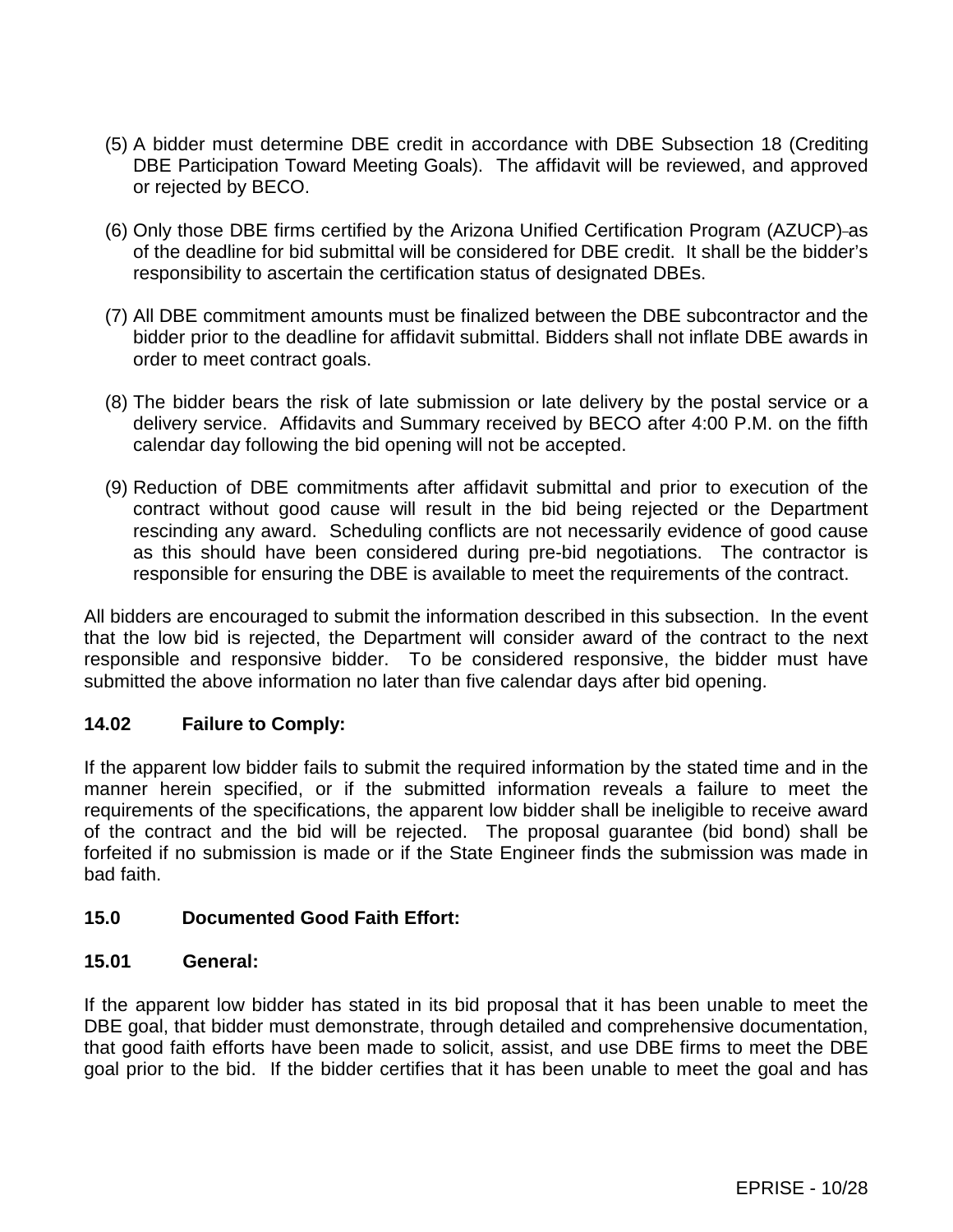made a good faith effort, the bidder cannot change its position after submission of the bid and claim to have met the established goal.

Failure to demonstrate good faith efforts to the satisfaction of ADOT will result in the rejection of the bid. In the event that the low bid is rejected, the Department will consider award of the contract to the next responsible and responsive bidder. To be considered responsive, the bidder must have submitted the information described in either Subsection 14 or 15 of this DBE special provision, no later than five calendar days after bid opening.

The bidder's good faith effort documentation must be submitted to and received by the Department's BECO by 4:00 P.M. on the fifth calendar day after the bids are opened. Good faith effort documentation may be submitted electronically through email to BECO. Good faith effort documentation submitted after the time specified will not be accepted.

The bidder bears the risk of late submission or late delivery by the postal service or a delivery service.

The documentation of good faith efforts must include copies of each DBE and non-DBE subcontractor quote submitted to the bidder when a non-DBE subcontractor was selected over a DBE for work on the contract. A generalized assertion that the contractor received multiple quotes is not sufficient unless copies of those quotes are provided.

Bidders are encouraged to review Appendix A of 49 CFR Part 26.

Useful information related to encouraging DBE participation and documented good faith efforts can be found in the Department's "Good Faith Effort Guide" and other documents made available on the internet at BECO's website. The information provided in the "Good Faith Effort Guide" does not replace the specifications; bidders must comply with the requirements of this specification.

In order to be awarded a contract on the basis of good faith efforts, a bidder must show that it took all necessary and reasonable steps to achieve the DBE goal which, by their scope, intensity, and appropriateness to the objective, could reasonably be expected to obtain sufficient DBE participation, even if they were not fully successful. The Department will consider the quality, quantity, and intensity of the different kinds of efforts the bidder has made. The efforts employed by the bidder should be those that one could reasonably expect a bidder to make if the bidder were actively and aggressively trying to obtain DBE participation sufficient to meet the DBE goal. Mere pro forma efforts are not sufficient good faith efforts to meet the DBE contract requirements.

The bidder shall, as a minimum, seek DBEs in the same geographic area in which it generally seeks subcontractors for a given project. If the bidder cannot meet the goals using DBEs from this geographic area, the bidder, as part of its effort to meet the goals, shall expand its search to a reasonably wider geographic area.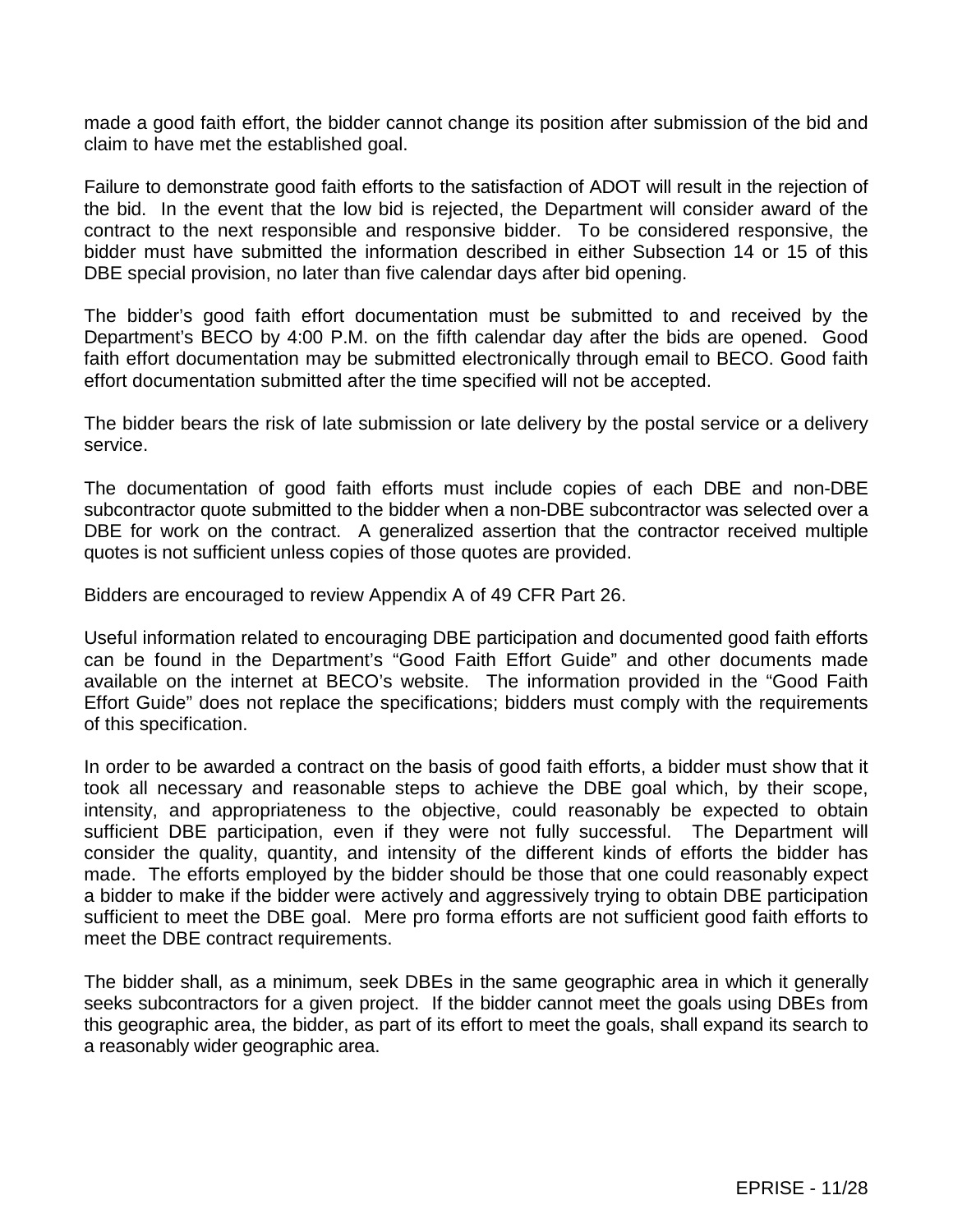The following is a list of types of efforts a bidder must address when submitting good faith effort documentation:

- (1) Contacting the Department's BECO prior to the submission of bids, either by email, or by telephone, to inform BECO of the firm's difficulty in meeting the DBE goals on a given project, and requesting assistance. The bidder must document its contact with BECO, and indicate the type of contact, the date and time of the contact, the name of the person(s) contacted, and any details related to the communication. The contact must be made in sufficient time before bid submission to allow BECO to provide effective assistance. The bidder will not be considered to have made good faith efforts if the bidder failed to contact BECO.
- (2) Conducting market research to identify small business contractors and suppliers, and soliciting, through all reasonable and available means the interest of all certified DBEs who have the capability to perform the work of the contract. This may include attendance at pre-bid meetings and business matchmaking meetings and events, advertising and/or providing written notices, posting of "Notices of Sources Sought" and/or "Requests for Proposals" at reasonable locations, including the contractor's website, written notices or emails to all DBEs listed in the Department's directory of transportation firms that specialize in areas of work desired (as noted in the DBE directory) and which are located in the area or surrounding areas of the project. The bidder should solicit this interest as early in the acquisition process as practicable to allow DBEs to respond to the solicitation and submit a timely offer for the subcontract. The bidder should determine with certainty if the DBEs are interested by taking appropriate steps to follow-up initial solicitations.
- (3) Selecting portions of the work to be performed by DBEs in order to increase the likelihood that the DBE goals will be achieved. This includes, where appropriate, breaking out contract work items into economically feasible units (for example smaller tasks or quantities) to facilitate DBE participation, even when the prime contractor might otherwise prefer to perform these work items with its own forces. This may include, where possible, establishing flexible time frames for performance and delivery schedules in a manner that encourages and facilitates DBE participation.
- (4) Providing interested DBEs with adequate information about the plans, specifications, and requirements of the contract in a timely manner to assist DBEs in responding to solicitations.
- (5) Negotiating in good faith with interested DBEs. It is the bidder's responsibility to make a portion of the work available to the DBE subcontractors and suppliers, and to select those portions of work or material needs consistent with the available DBE subcontractors and suppliers, so as to facilitate DBE participation. Evidence of such negotiation includes the names, addresses, and telephone numbers of DBEs that were considered; a description of the information provided from the plans and specifications for the work selected for subcontracting; and evidence as to why additional agreements could not be reached for DBEs to perform work.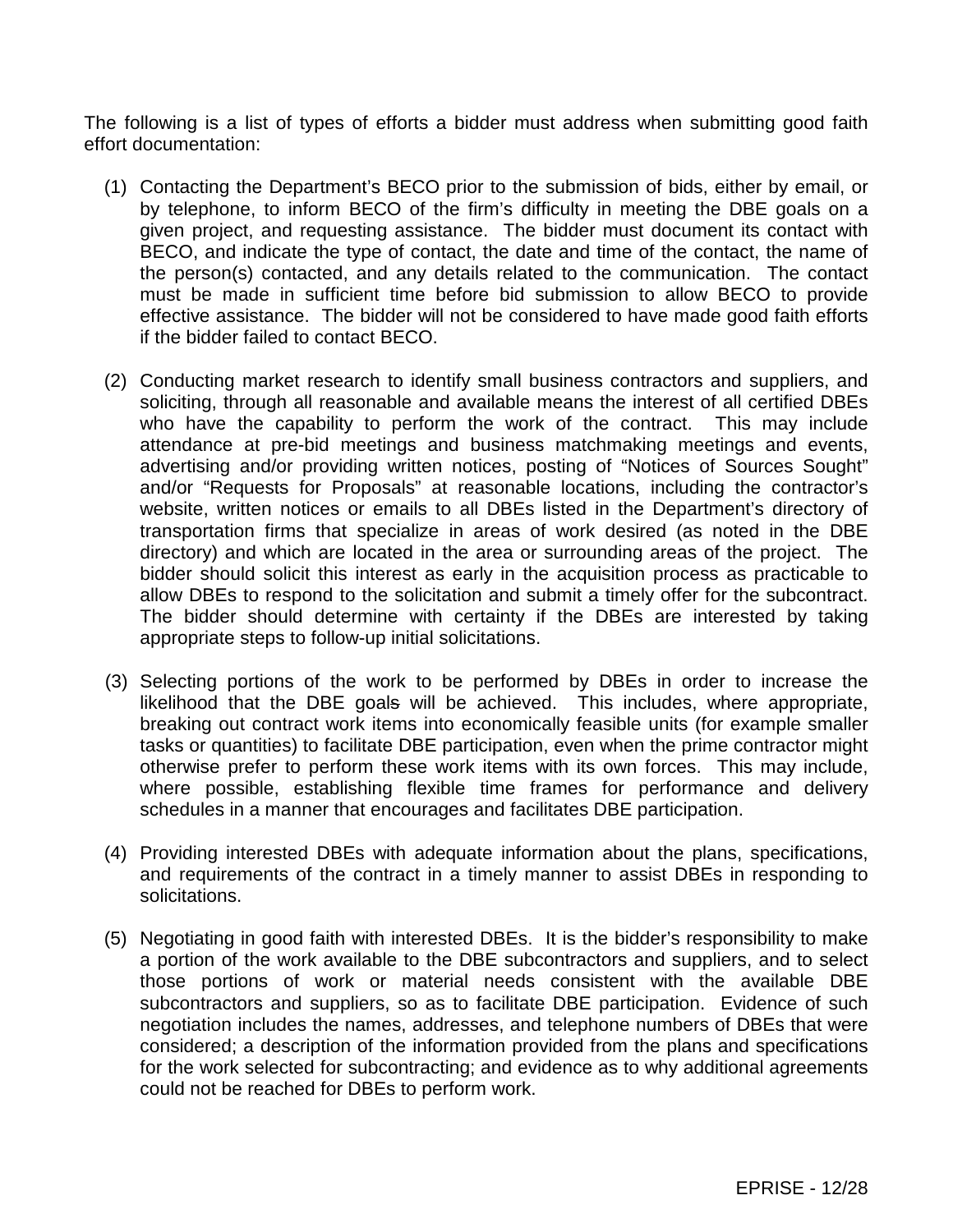Mailings to DBEs requesting bids are not alone sufficient to constitute good faith effort.

A bidder using good business judgment would consider a number of factors in negotiating with subcontractors, including DBE subcontractors, and would take a firm's price and capabilities as well as contract goals into consideration. However, the fact that there may be some additional costs involved in finding and using DBEs is not in itself sufficient reason for a bidder's failure to meet the DBE goal, as long as such costs are reasonable. Also, the ability or desire of a prime contractor to perform the work of a contract with its own organization does not relieve the bidder of the responsibility to make good faith efforts. However, prime contractors are not required to accept higher quotes from DBEs if the price difference is excessive or unreasonable. Documentation, such as copies of all other bids or quotes, must be submitted.

- (6) Not rejecting DBEs as being unqualified without sound reasons based on a thorough investigation of their capabilities. The contractor's standing within its industry, membership in specific groups, organizations or associations and political or social affiliations (for example, union vs. non-union employee status) are not legitimate causes for the rejection or non-solicitation of bids in the contractor's efforts to meet the project goal.
- (7) Making efforts to assist interested DBEs in obtaining bonding, lines of credit, or insurance as required by the recipient or contractor.
- (8) Making efforts to assist interested DBEs in obtaining necessary equipment, supplies, materials, or related assistance or services.
- (9) Effectively using the services of available minority/women community organizations; minority/women contractors' groups; local, state, and Federal minority/women business assistance offices; and other organizations as allowed on a case-by-case basis to provide assistance in the recruitment and placement of DBEs.

Another practice considered an insufficient good faith effort is the rejection of the DBE because its quotation for the work was not the lowest received. The contractor must submit copies of each DBE and non-DBE subcontractor quote submitted to the bidder when a non-DBE subcontractor was selected over a DBE for work on the contract. A generalized assertion that the contractor has received multiple quotes is not sufficient unless copies of those quotes are provided. The Department may contact rejected DBEs as part of its investigation. However, nothing in this paragraph shall be construed to require the bidder or prime contractor to accept unreasonable quotes in order to satisfy contract goals.

In determining whether a bidder has made good faith efforts, the Department will review the documented efforts of the contractor and will review the performance take into account the ability of other bidders in meeting the contract to meet the DBE goal.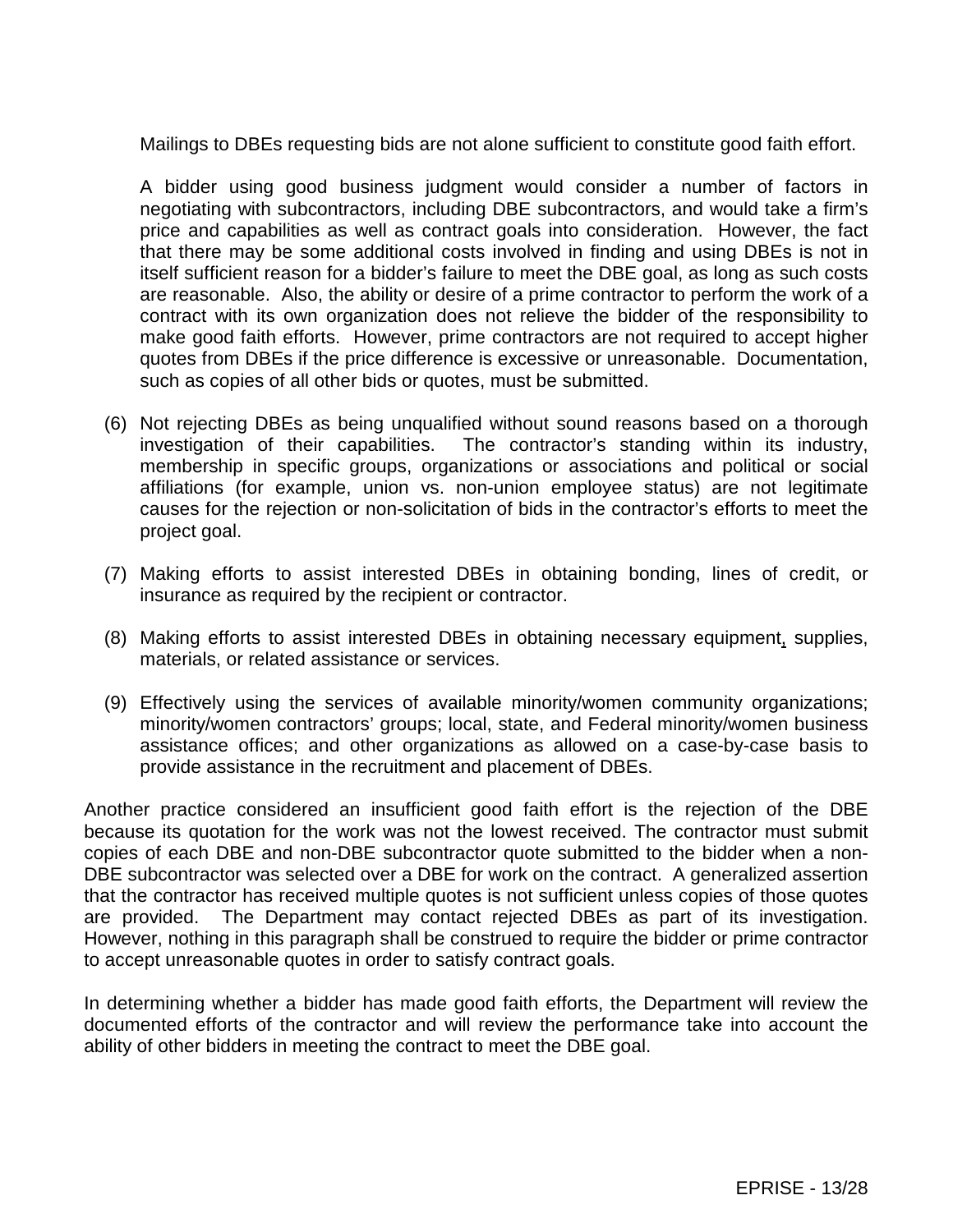A promise to use DBEs after contract award is not considered to be responsive to the contract solicitation or to constitute good faith efforts.

The Department will evaluate the submittal to determine whether in fact good faith efforts have been demonstrated consistent with the specifications and the Federal regulations, 49 CFR 26, Appendix A.

## **15.02 Failure to Comply:**

If the apparent low bidder fails to submit the required information by the stated time and in the manner herein specified, or if the submitted information reveals a failure to meet the requirements of the specifications, the apparent low bidder shall be ineligible to receive award of the contract and the bid will be rejected. The proposal guarantee (bid bond) shall be forfeited if no submission is made or if the State Transportation Board finds the submission was made in bad faith.

### **15.03 Appeal and Protest of Good Faith Effort Determination:**

Any interested party may appeal the determination of the Business Engagement and Compliance Office to the State Engineer. That appeal must be in writing and personally delivered or sent by certified mail, return receipt requested, to the State Engineer. The protest must be received by the State Engineer no later than seven calendar days after the decision of BECO. Copies of the protest shall be sent by the protestant to every bidder, at the same time the protest is submitted to the State Engineer. Any bidder whose bid is rejected for failure to meet the goal or make GFE will be given the opportunity to meet in person with the State Engineer, at the bidder's written request included in the protest, to discuss the issue of whether it met the goal or made adequate good faith efforts to do so.

Any interested party may submit a response to the appeal no later than seven calendar days after the appeal. Responses from interested parties must also be in writing and personally delivered or sent by certified mail, return receipt requested, to the State Engineer. Any interested party submitting such response shall also provide a copy of its response to every bidder, at the same time the protest is submitted to the State Engineer. The State Engineer shall promptly consider any appeals under this subsection and notify all bidders in writing of the State Engineer's findings and decision.

Any interested party may protest the State Engineer's decision to the Transportation Board, pursuant to the requirements of Subsection 103.10 of the Standard Specifications. In accordance with 49 CFR 26.53(d)(5), the result of the Board's Decision is not subject to administrative appeal to the USDOT.

### **16.0 Rejection of Low Bid:**

If, for any reason, the bid of the apparent low bidder is rejected, a new apparent low bidder will be identified. The Department will notify the new apparent low bidder, and this bidder shall submit its subsequent detailed submission as set forth in DBE Subsections 14 or 15.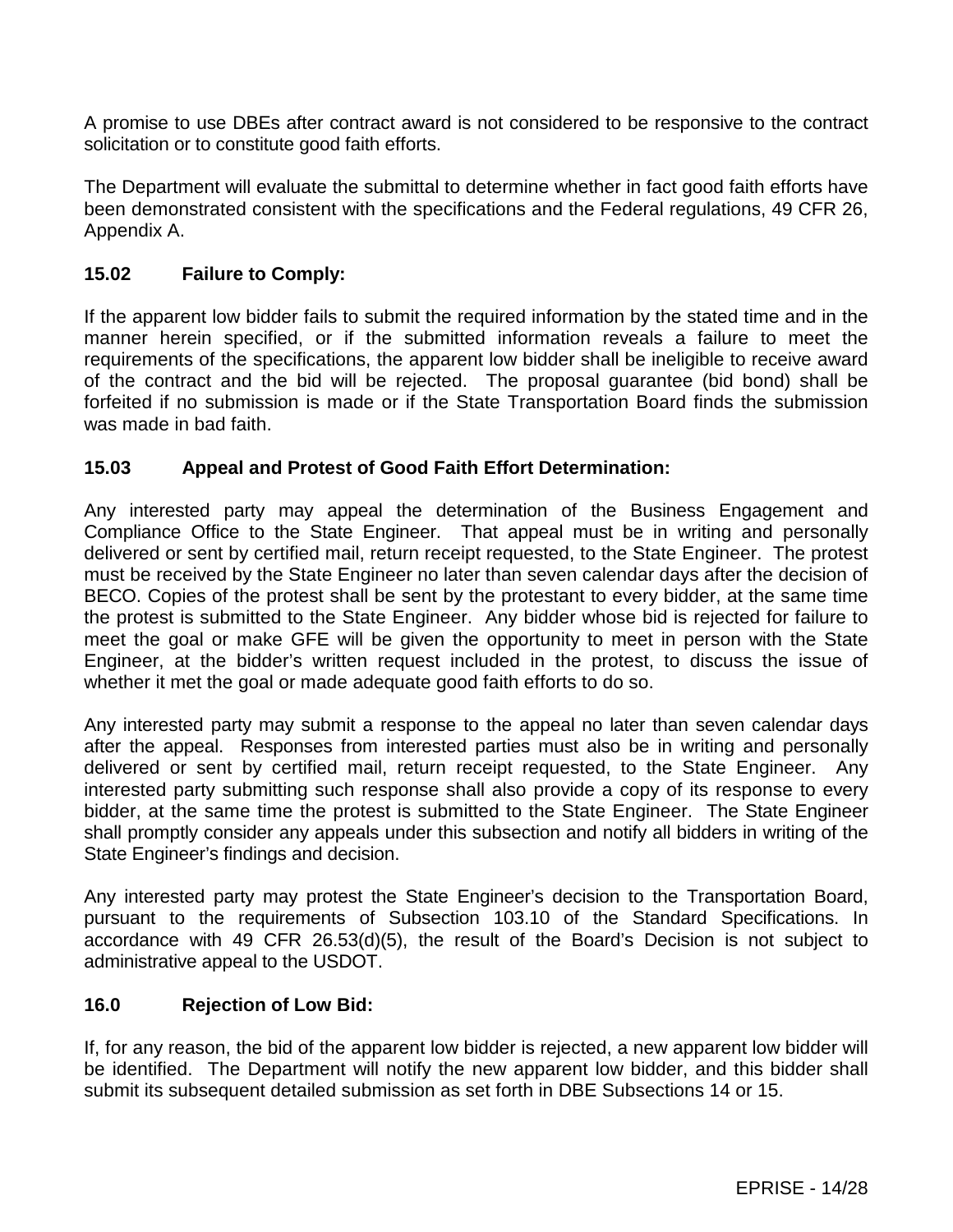# **17.0 Payment Reporting:**

The contractor shall report on a monthly basis indicating the amounts paid to all subcontractors, of all tiers, working on the project. Reporting shall be in accordance with Subsection 109.06(B)(5) of the specifications.

## **18.0 Crediting DBE Participation Toward Meeting Goals:**

## **18.01 General Requirements:**

To count toward meeting a goal, the DBE firm must be certified as of the deadline for submission of bids in each NAICS code applicable to the kind of work the firm will perform on the contract. NAICS for each DBE can be found on the AZ UTRACS under the Firm Directory. General descriptions of all NAICS codes can be found at www.naics.com.

Credit towards the contractor's DBE goal is given only after the DBE has been paid for the work performed.

The entire amount of a contract that is performed by the DBE's own forces, including the cost of supplies and materials purchased by the DBE for the work on the contract and equipment leased by the DBE will be credited toward DBE participation. Supplies and equipment the DBE subcontractor purchases or leases from the prime contractor or its affiliate will not be credited toward DBE participation. Work included in a force account item cannot be listed on the DBE Intended Participation Affidavit.

The contractor bears the responsibility to determine whether the DBE possesses the proper contractor's license(s) to perform the work and, if DBE credit is requested, that the DBE subcontractor is certified for the requested type of work.

If a DBE cannot complete its work due to failure to obtain or maintain its licensing, the contractor bears the responsibility to notify the Engineer and BECO immediately after the contractor becomes aware of the situation, and request approval to replace the DBE with another DBE. The contractor shall follow the DBE termination/substitution requirements described in Subsection 24.0 of these DBE provisions.

The Department's certification is not a representation of a DBE's qualifications and/or abilities. The contractor bears all risks that the DBE may not be able to perform its work for any reason.

A DBE may participate as a prime contractor, subcontractor, joint venture partner with either a prime contractor or a subcontractor, or as a vendor of materials or supplies. A DBE joint venture partner shall be responsible for a clearly defined portion of the work to be performed, in addition to meeting the requirements for ownership and control.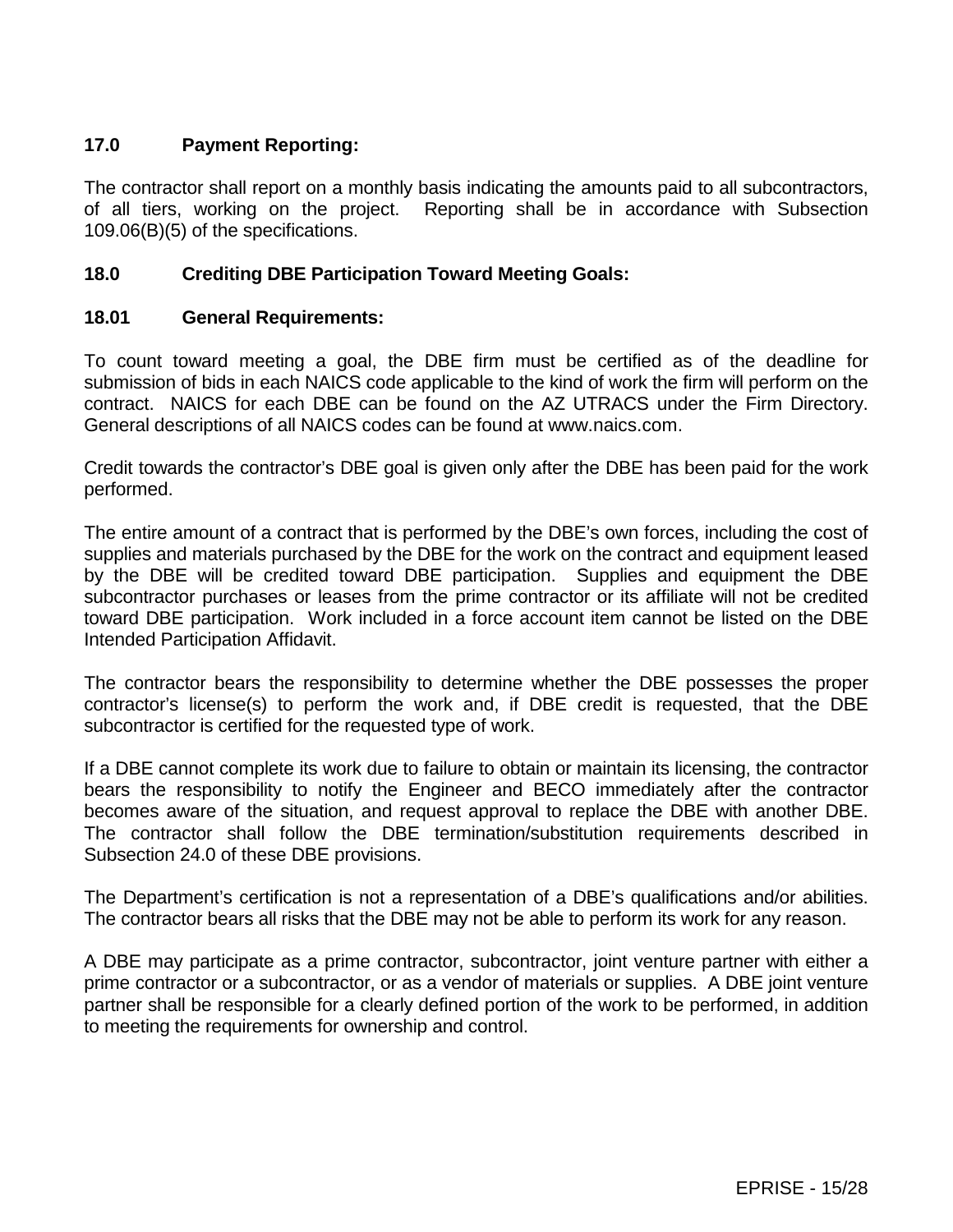The dollar amount of work to be accomplished by DBEs, including partial amount of a lump sum or other similar item, shall be on the basis of subcontract, purchase order, hourly rate, rate per ton, etc., as agreed to between parties.

With the exception of bond premiums, all work must be attributed to specific bid items. Where work applies to several items, the DBE contracting arrangement must specify unit price and amount attributable to each bid item. DBE credit for any individual item of work performed by the DBE shall be the lesser of the amount to be paid to the DBE or the prime contractor's bid price. If the amount bid by the DBE on any item exceeds the prime contractor's bid amount, the prime contractor may not obtain credit by attributing the excess to other items.

Where more than one DBE is engaged to perform parts of an item (for example, supply and installation), the total amount payable to the DBEs will not be considered in excess of the prime contractor's bid amount for that item.

Bond premiums may be stated separately, so long as the arrangement between the prime contractor and the DBE provides for separate payment not to exceed the price charged by the bonding company.

DBE credit may be obtained only for specific work done for the project, supply of equipment specifically for physical work on the project, or supply of materials to be incorporated in the work. DBE credit will not be allowed for costs such as overhead items, capital expenditures (for example, purchase of equipment), and office items.

If a DBE performs part of an item (for example, installation of materials purchased by a Non-DBE), the DBE credit shall not exceed the lesser of (1) the DBE's contract or (2) the prime contractor's bid for the item, less a reasonable deduction for the portion performed by the Non-DBE.

When a DBE performs as a partner in a joint venture, only that portion of the total dollar value of the contract which is clearly and distinctly performed by the DBE's own forces can be credited toward the DBE goal.

The contractor may credit second-tier subcontracts issued to DBEs by non-DBE subcontractors. Any second-tier subcontract to a DBE used to meet the goal must meet the requirements of a first-tier DBE subcontract.

A prime contractor may credit the entire amount of that portion of a construction contract that is performed by the DBE's own forces. The cost of supplies and materials obtained by the DBE for the work of the contract can be included so long as that cost is reasonable. Leased equipment may also be included. No credit is permitted for supplies purchased or equipment leased from the prime contractor or its affiliate(s).

When a DBE subcontracts a part of the work of its contract to another firm, the value of the subcontract may be credited towards the DBE goal only if the DBE's subcontractor is itself a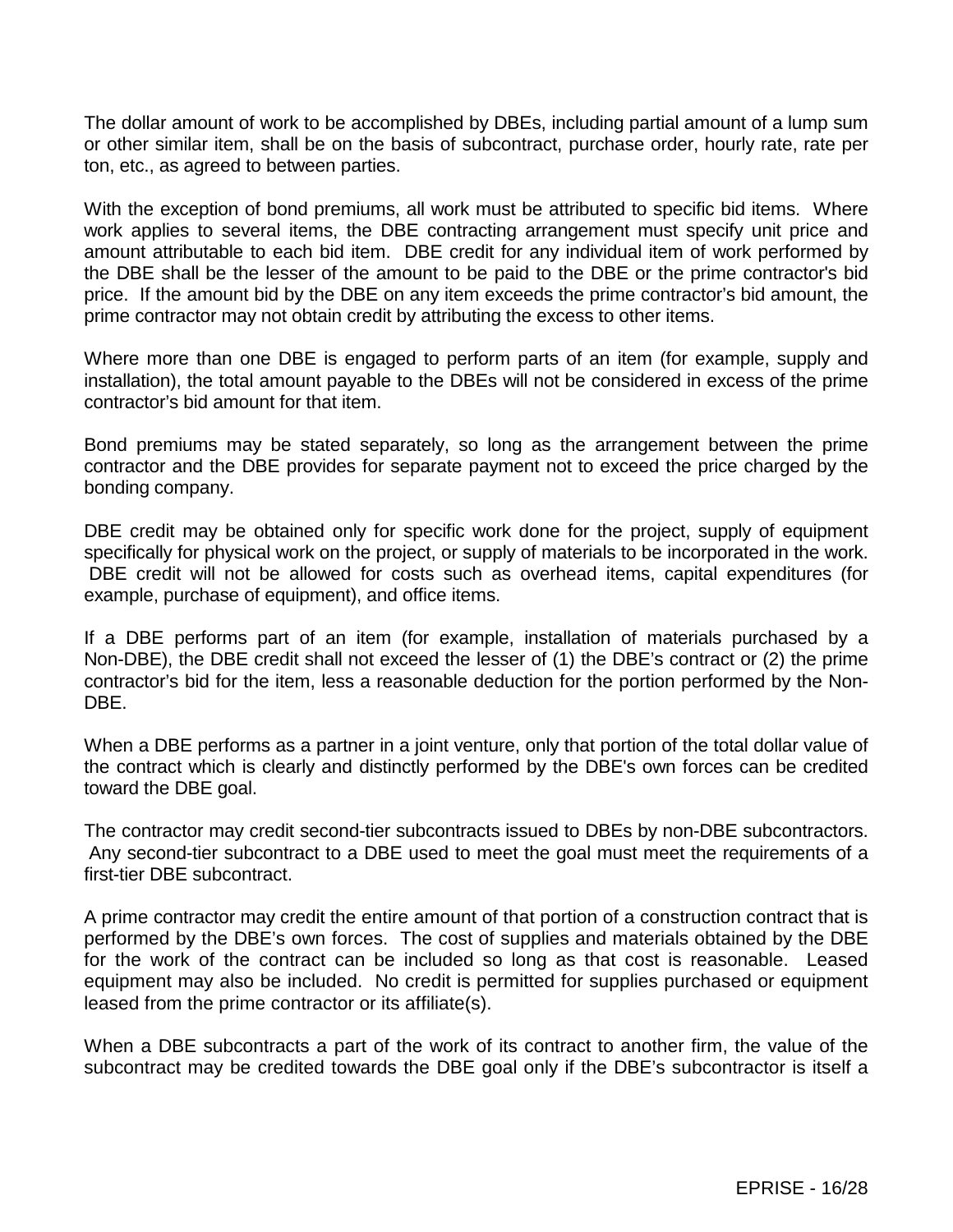DBE and performs the work with its own forces. Work that a DBE subcontracts to a non-DBE firm does not count toward a DBE goal.

A prime contractor may credit the entire amount of fees or commissions charged by a DBE firm for providing a bona fide service, such as professional, technical, consultant, or managerial services, or for providing bonds or insurance specifically required for the performance of a USDOT-assisted contract, provided the fees are reasonable and not excessive as compared with fees customarily allowed for similar services.

### **18.02 DBE Prime Contractor:**

When a certified DBE firm bids on a contract that contains a DBE goal, the DBE firm is responsible for meeting the DBE goal on the contract or making good faith efforts to meet the goal, just like any other bidder. In most cases, a DBE bidder on a contract will meet the DBE goal by virtue of the work it performs on the contract with its own forces. However, all the work that is performed by the DBE bidder or any other DBE subcontractors and DBE suppliers will count toward the DBE goal. The DBE bidder shall list itself along with any DBE subcontractors and suppliers, on the DBE Intended Participation Affidavit and Summary in order to receive credit toward the DBE goal.

### **18.03 Effect of Loss of DBE Eligibility:**

If a DBE is deemed ineligible (decertified) or suspended by the Department in accordance with 49 CFR 26.87 and 26.88, the DBE may not be considered to meet a contract goal on a new contract, but may be considered to meet the contract goal under a subcontract that was executed before the DBE suspension or decertification is effective.

When a committed DBE firm or a DBE prime contractor loses its DBE eligibility and a subcontract or contract has not been executed before a decertification notice is issued to the DBE firm by its certifying agency, the ineligible firm does not count toward the contract goal. The contractor must meet the contract goal with an eligible DBE firm or firms or demonstrate good faith effort. When a subcontract is executed with the DBE firm before the Department notified the firm of its ineligibility, the contractor may continue to use the firm on the contract and may continue to receive credit toward the DBE goal for the firm's work.

### **18.04 Notifying the Contractor of DBE Certification Status:**

Each DBE contract of any tier shall require any DBE subcontractor or supplier that is either decertified or certified during the term of the contract to immediately notify the contractor and all parties to the DBE contract in writing, with the date of decertification or certification. The contractor shall require that this provision be incorporated in any contract of any tier in which a DBE is a participant.

### **18.05 Police Officers:**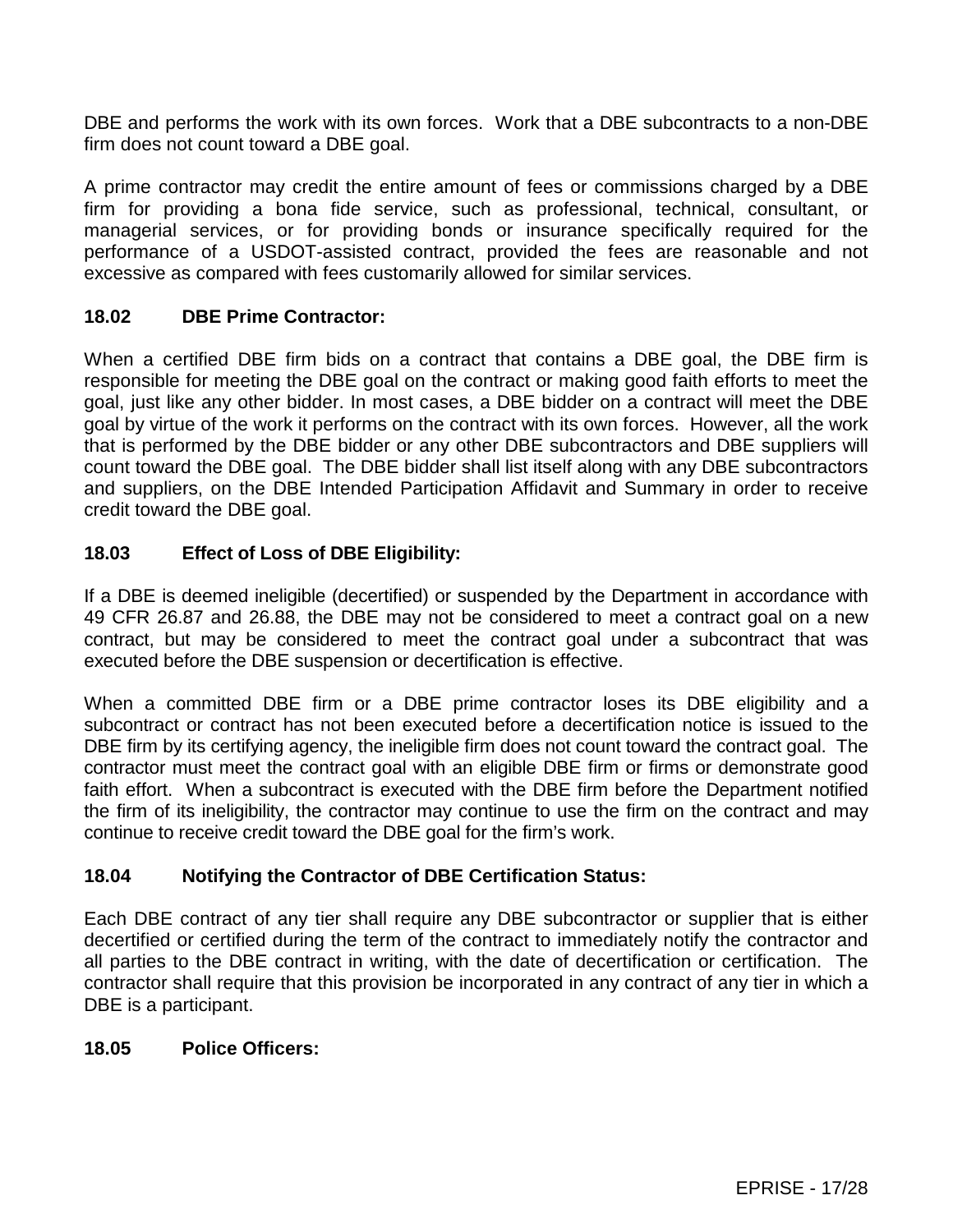DBE credit will not be permitted for procuring DPS officers. For projects on which officers from other agencies are supplied, DBE credit will be given only for the broker fees charged, and will not include amounts paid to the officers. The broker fees must be reasonable.

## **18.06 Commercially Useful Function:**

A prime contractor can credit expenditures to a DBE subcontractor toward DBE goals only if the DBE performs a Commercially Useful Function (CUF).

A DBE performs a CUF when it is responsible for execution of the work of a contract and carries out its responsibilities by actually performing, managing, and supervising the work involved. To perform a commercially useful function, the DBE must also be responsible, with respect to materials and supplies on the contract, for negotiating price, determining quality and quantity, ordering the material, and installing (where applicable) and paying for the material itself that it uses on the project. To determine whether a DBE is performing a commercially useful function, the Department will evaluate the amount of work subcontracted, industry practices, whether the amount the firm is to be paid under the contract is commensurate with the work it is actually performing and the DBE credit claimed for its performance of the work, and other relevant factors.

A DBE will not be considered to perform a commercially useful function if its role is limited to that of an extra participant in a transaction, contract, or project through which funds are passed in order to obtain the appearance of DBE participation. In determining whether a DBE is such an extra participant, the Department will examine similar transactions, particularly those in which DBEs do not participate.

If a DBE does not perform or exercise responsibility for at least 30 percent of the total cost of its contract with its own work force, or if the DBE subcontracts a greater portion of the work of a contract than would be expected on the basis of normal industry practice for the type of work involved, the Department will presume that the DBE is not performing a commercially useful function.

When a DBE is presumed not to be performing a commercially useful function as provided above, the DBE may present evidence to rebut this presumption. The Department will determine if the firm is performing a CUF given the type of work involved and normal industry practices.

The Department will notify the contractor, in writing, if it determines that the contractor's DBE subcontractor is not performing a CUF. The contractor will be notified within seven calendar days of the Department's decision.

Decisions on CUF may be appealed to the State Engineer. The appeal must be in writing and personally delivered or sent by certified mail, return receipt requested, to the State Engineer. The appeal must be received by the State Engineer no later than seven calendar days after the decision of BECO. BECO's decision remains in effect unless and until the State Engineer reverses or modifies BECO's decision. The State Engineer will promptly consider any appeals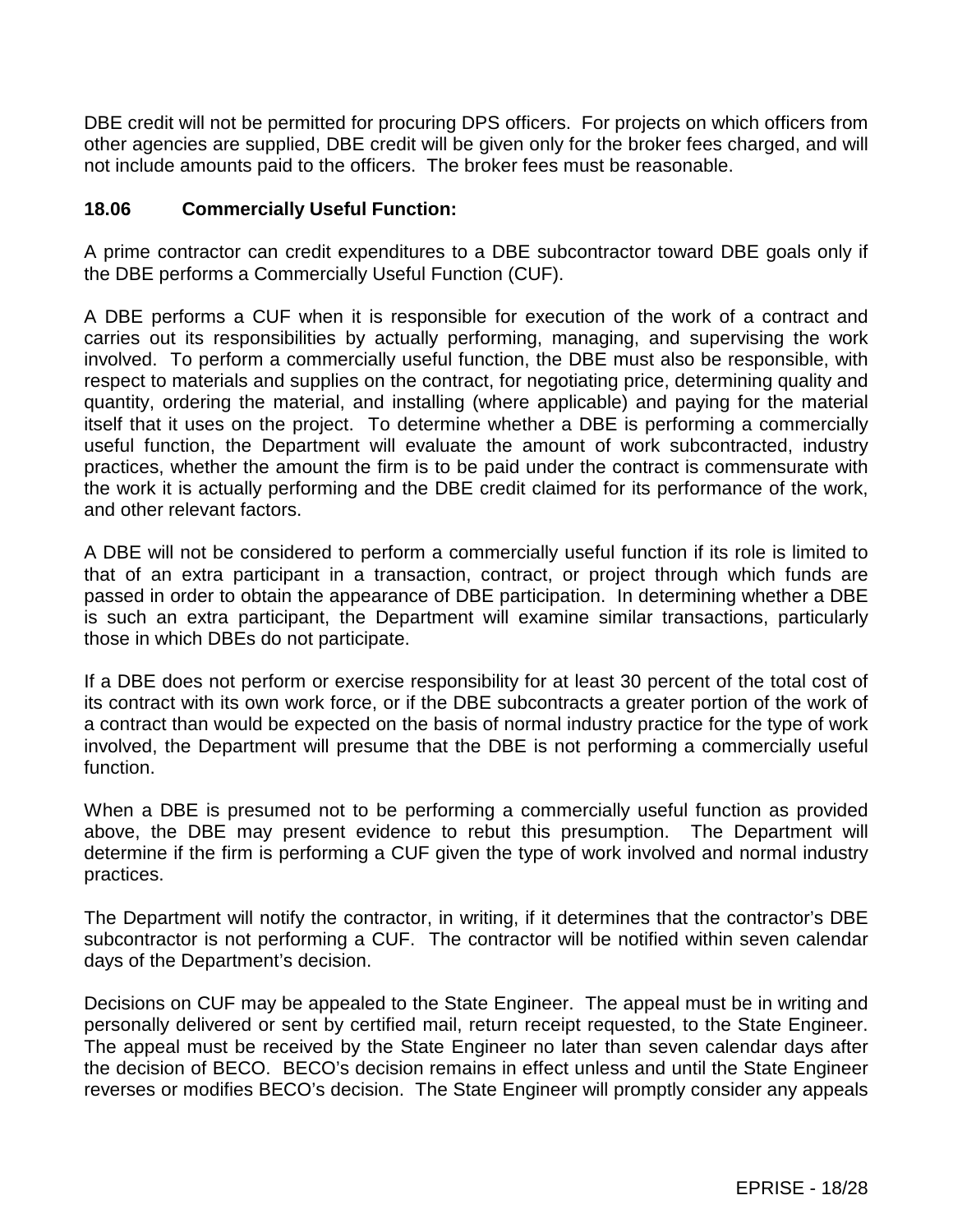under this subsection and notify the contractor of the State Engineer's findings and decisions. Decisions on CUF matters are not administratively appealable to USDOT.

The Department will conduct project site visits on the contract to confirm that DBEs are performing a CUF. The contractor shall cooperate during the site visits and the Department's staff will make every effort not to disrupt work on the project.

### **18.07 Trucking:**

The Department will use the following factors in determining whether a DBE trucking company is performing a commercially useful function. The DBE must be responsible for the management and supervision of the entire trucking operation for which it is responsible on a particular contract, and there cannot be a contrived arrangement for the purpose of meeting DBE goals.

The DBE must itself own and operate at least one fully licensed, insured, and operational truck used on the contract on every day that credit is to be given for trucking.

The contractor will receive credit for the total value of transportation services provided by the DBE using trucks it owns, insures and operates, and using drivers it employs.

The DBE may lease trucks from another DBE firm, including an owner-operator who is certified as a DBE. The DBE who leases trucks from another DBE receives credit for the total value of the transportation services.

The DBE may also lease trucks from a non-DBE firm, including an owner-operator. The DBE who leases trucks with drivers from a non-DBE is entitled to credit for the total value of the transportation services provided by non-DBE leased trucks with drivers not to exceed the value of transportation services on the contract provided by DBE-owned trucks or leased trucks with DBE employee drivers. Additional participation by non-DBE owned trucks with drivers receives credit only for the fee or commission paid to the DBE as a result of the lease agreement.

Example: DBE Firm X uses two of its own trucks on a contract. It leases two trucks from DBE Firm Y and six trucks from non-DBE firm Z. DBE credit would be awarded for the total value of transportation services provided by Firm X and Firm Y, and may also be awarded for the total value of transportation services provided by four of the six trucks provided by Firm Z. In all, full credit would be allowed for the participation of eight trucks. DBE credit could be awarded only for the fees or commissions pertaining to the remaining trucks Firm X receives as a result of the lease with Firm Z.

The DBE may lease trucks without drivers from a non-DBE truck leasing company. If the DBE leases trucks from a non-DBE leasing company and uses its own employees as drivers, it is entitled to credit for the total value of these hauling services.

Example: DBE Firm X uses two of its own trucks on a contract. It leases three additional trucks from non-DBE Firm Z. Firm X uses is own employees to drive the trucks leased from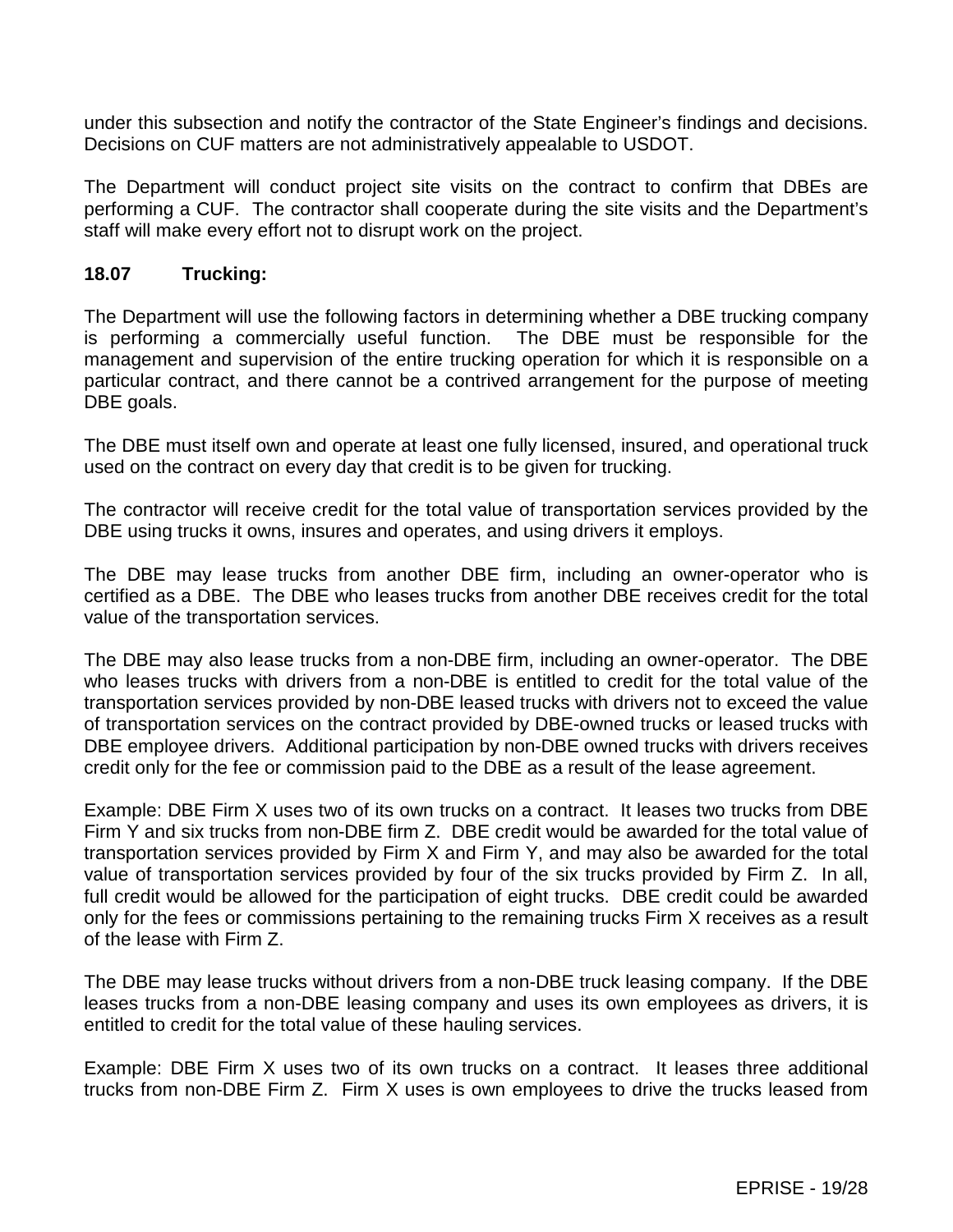Firm Z. DBE credit would be awarded for the total value of the transportation services provided by all five trucks.

For purposes of this section, a lease must indicate that the DBE has exclusive use of and control over the truck. This does not preclude the leased truck from working for others during the term of the lease with the consent of the DBE, so long as the lease gives the DBE absolute priority for use of the leased truck. Leased trucks must display the name and identification number of the DBE. Credit will be allowed only for those lease costs related to the time each truck is devoted to the project.

DBE credit for supplying paving grade asphalt and other asphalt products will only be permitted for standard industry hauling costs, and only if the DBE is owner or lessee of the equipment and trucks. Leases for trucks must be long term (extending for a fixed time period and not related to time for contract performance) and must include all attendant responsibilities such as insurance, titling, hazardous waste requirements, and payment of drivers.

## **18.08 Materials and Supplies:**

The Department will credit expenditures with DBEs for material and supplies towards the DBE goal as follows. If the materials or supplies are obtained from a DBE manufacturer, 100 percent of the cost of the materials or supplies is credited. A manufacturer is defined as a firm that operates or maintains a factory or establishment that produces, on the premises, the materials, supplies, articles, or equipment required under the contract, and of the general character described by the specifications.

If the materials or supplies are purchased from a DBE regular dealer, 60 percent of the cost of the materials or supplies is credited. A DBE regular dealer is defined as a firm that owns, operates, or maintains a store or warehouse or other establishment in which the materials, supplies, articles, or equipment of the general character described by the specifications and required under the contract are bought, kept in stock, and regularly sold or leased to the public in the usual course of business. To be a regular dealer, the firm must be an established, regular business that engages, as its principal business and under its own name, in the purchase and sale or lease of the products in question. A firm may be a DBE regular dealer in such bulk items as petroleum products, steel, cement, stone or asphalt without owning, operating, or maintaining a place of business, as provided above, if the person both owns and operates distribution equipment for the products. Any supplementing of regular dealers' own distribution equipment shall be by a long-term lease agreement, and not on an ad-hoc or contract-by-contract basis. Packagers, brokers, manufacturers' representatives, or other persons who arrange or expedite transactions are not regular dealers within the meaning of this paragraph and the paragraph above.

With respect to materials or supplies purchased from a DBE which is neither a manufacturer nor a regular dealer, the Department will credit the entire amount of the fees or commissions charged by the DBE for assistance in the procurement of the materials and supplies, or fees or transportation charges for the delivery of materials or supplies required on a job site, toward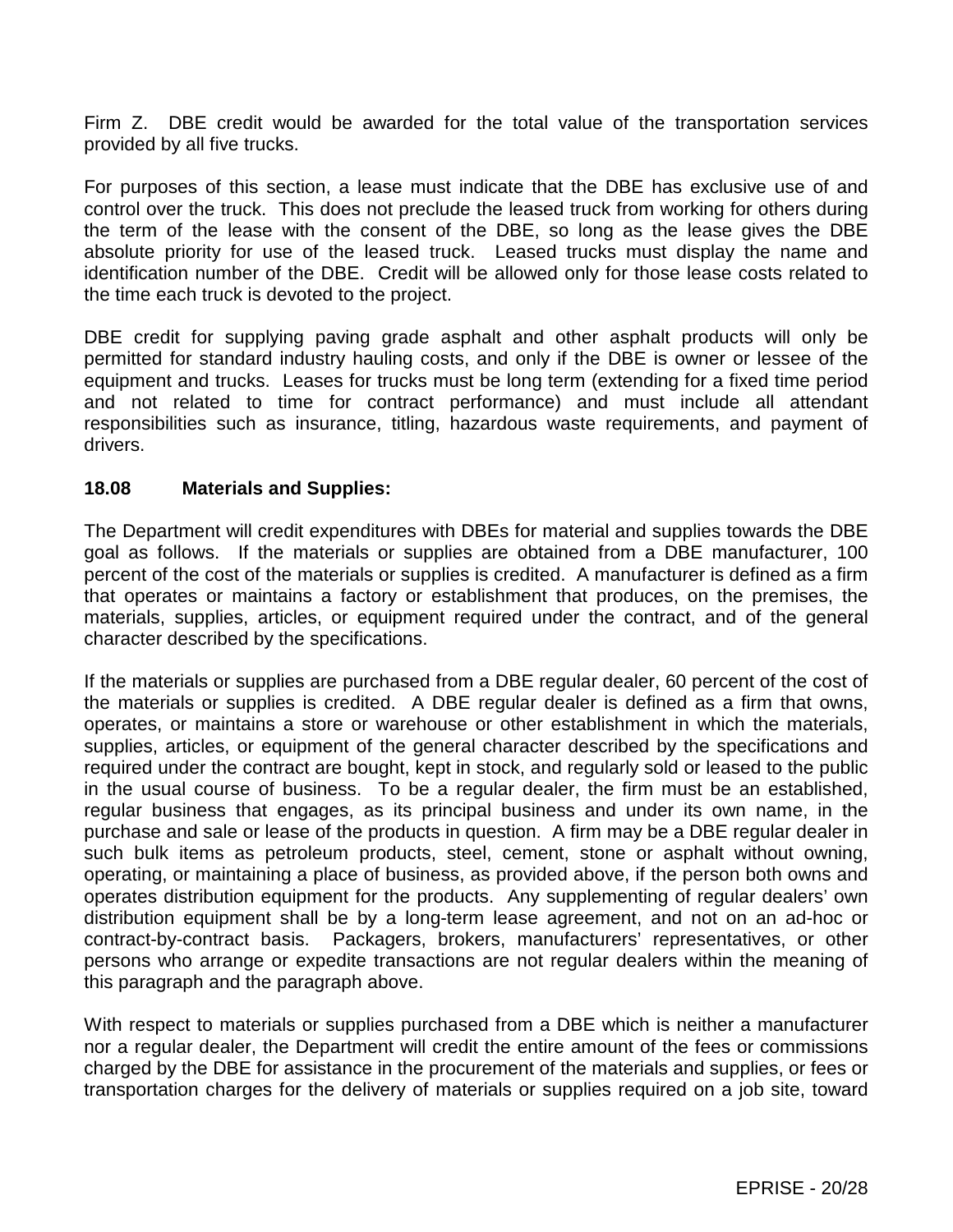DBE goals, provided the fees are determined to be reasonable and not excessive as compared with fees customarily allowed for similar services. The cost of the materials and supplies themselves may not be counted toward the DBE goal.

The Department will credit expenditures with DBEs for material and supplies (e.g. whether a firm is acting as a regular dealer or a transaction expediter) towards the DBE goal on a contract-by-contract basis. The fact that a DBE firm qualifies under a classification (manufacturer, regular dealer or supplier) for one contract does not mean it will qualify for the same classification on another contract. The bidder shall be responsible for verifying whether a DBE qualifies as a DBE manufacturer, regular dealer or supplier. The bidder may contact BECO for assistance in this determination.

# **19.0 Effect of Contract Changes:**

If for any reason it becomes apparent that the DBE goal will not be met then the contractor shall: (1) immediately notify the Engineer and BECO of the potential or actual decrease in DBE compensation, and (2) make good faith efforts to obtain DBE participation to meet or exceed the project DBE goal. BECO will approve or deny the contractor's good faith efforts. Good faith efforts required under the provisions of this section may vary, depending on the time available, the nature of the change, who initiated the change, and other factors as determined by BECO.

The contractor is not required to take work committed to another subcontractor and assign it to a DBE subcontractor in order to meet the committed DBE percentage.

If the resulting change increases the scope or quantity of work being done by a DBE subcontractor, the DBE shall be given the opportunity to complete the additional work and receive additional compensation beyond their original subcontract amount.

# **20.0 DBE Participation Above the Goal (Race Neutral Participation):**

Additional DBE participation above the DBE participation required to meet the contract DBE goal is an important aspect of the Department's DBE program. The contractor is strongly encouraged to use additional DBEs above the DBE goal requirement in the contract to assist the Department in meeting its overall DBE goal and help the Department to meet the maximum feasible portion of its DBE goals through race neutral participation as outlined in 49 CFR Part 26.

There are fewer administrative requirements on the part of the contractor when using race neutral DBEs (DBEs not listed on the DBE Intended Participation Affidavit Summary). For example, if a DBE is not listed on the DBE Intended Participation Affidavit Summary, the DBE does not have to submit an Affidavit, and the subcontract approval process follows the same process of any other subcontract. The contractor does not have to replace the race neutral DBE with another DBE subcontractor if the race neutral DBE fails to perform. Therefore these DBEs are treated as any other subcontractor on the project.

# **21.0 Required Provisions for DBE Subcontracts:**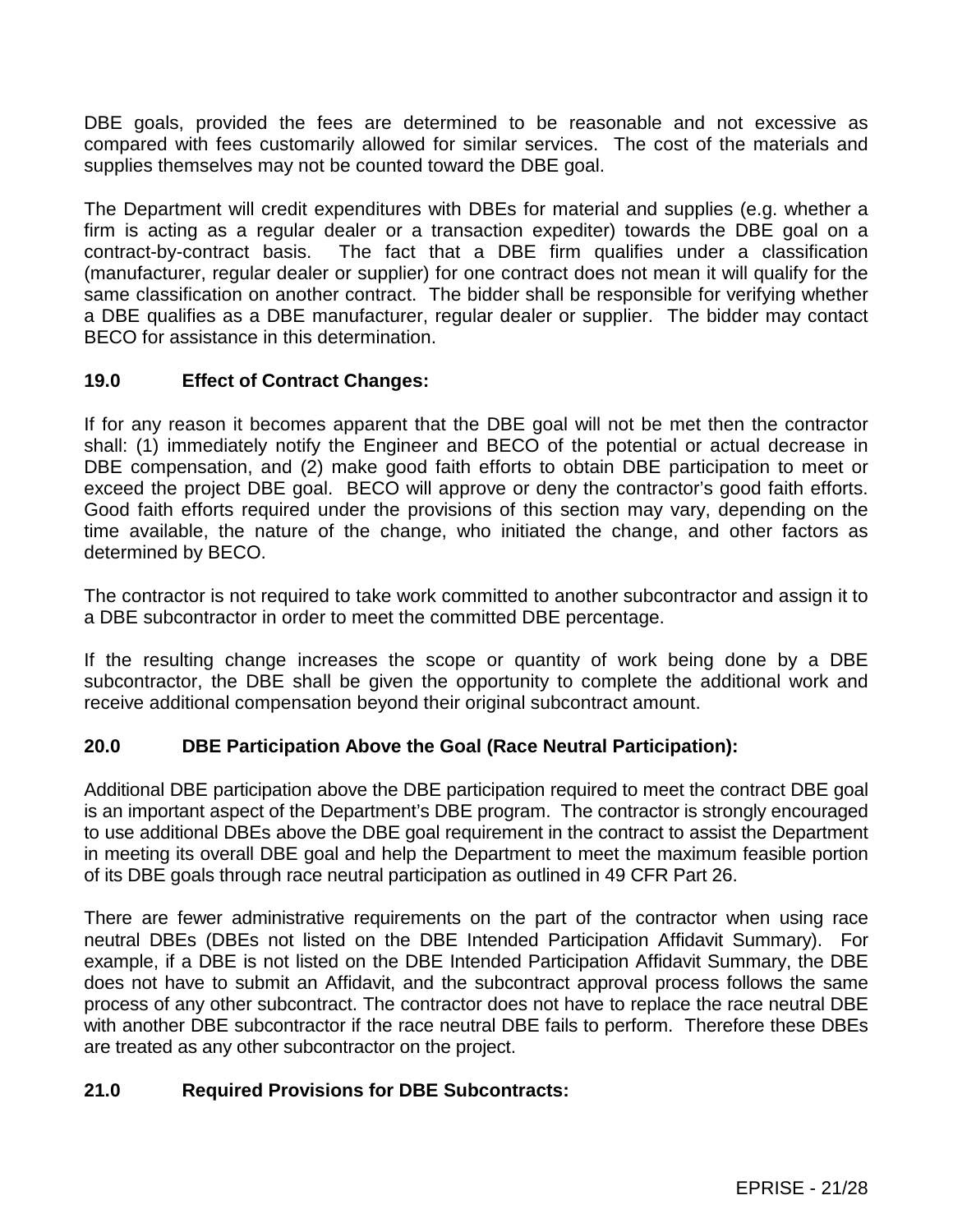All subcontracts of any tier, all supply contracts, and any other contracts in which a DBE is a party shall include, as a physical attachment, DBE Subcontract Compliance Assurances available on BECO's website.

Contractors executing agreements with subcontractors, DBE or non-DBE, that materially modify federal regulation and state statutes such as, prompt payment and retention requirements, through subcontract terms and conditions will be found in breach of contract which may result in termination of the contract, or any other such remedy as the Engineer deems appropriate as outlined in DBE Subsection 2.0.

The Department reserves the right to conduct random reviews of DBE and non-DBE subcontract documentation to ensure compliance with federal requirements.

The contractor shall ensure that all subcontracts or agreements with DBEs to supply labor or materials require that the subcontract and all lower tier subcontracts be performed in accordance with 49 CFR Part 26.

### **22.0 Contract Performance:**

Contract items of work designated by the contractor to be awarded to DBEs shall be performed by the designated DBE or a Department-approved DBE substitute. DBE contract work items shall not be performed by the contractor, or a non-DBE subcontractor without prior approval by BECO. The DBE must perform a commercially useful function; that is, the DBE must manage, perform, and supervise a distinct element of work.

The contractor is required to use DBEs identified to meet the contract goal, so the prime contractor is responsible for ensuring that the DBEs are available to meet scheduling, work and other requirements on the contract.

The Department will visit the contract worksite to conduct reviews to ensure compliance with DBE requirements. The reviews may include, among other activities, interview of DBEs and their employees and the contractor and its employees. The contractor shall cooperate in the review and make its employees available. The contractor shall inform the Engineer in advance when each DBE will be working on the project to help facilitate reviews.

The Department reserves the right to inspect all records of the contractor and all records of the DBE<sub>s</sub> and non-DBE subcontractors concerning this contract. The contractor must make all documents related to all contracts available to ADOT upon request in accordance with Subsection 107.18.

In accordance with Subsection 108.01 of the specifications, the contractor shall provide to the Engineer, at the pre-construction conference, copies of all completed and signed subcontracts, purchase orders, invoices, etc., with all committed DBEs. These documents shall include the AZ UTRACS Registration number for the subcontractor or materials supplier.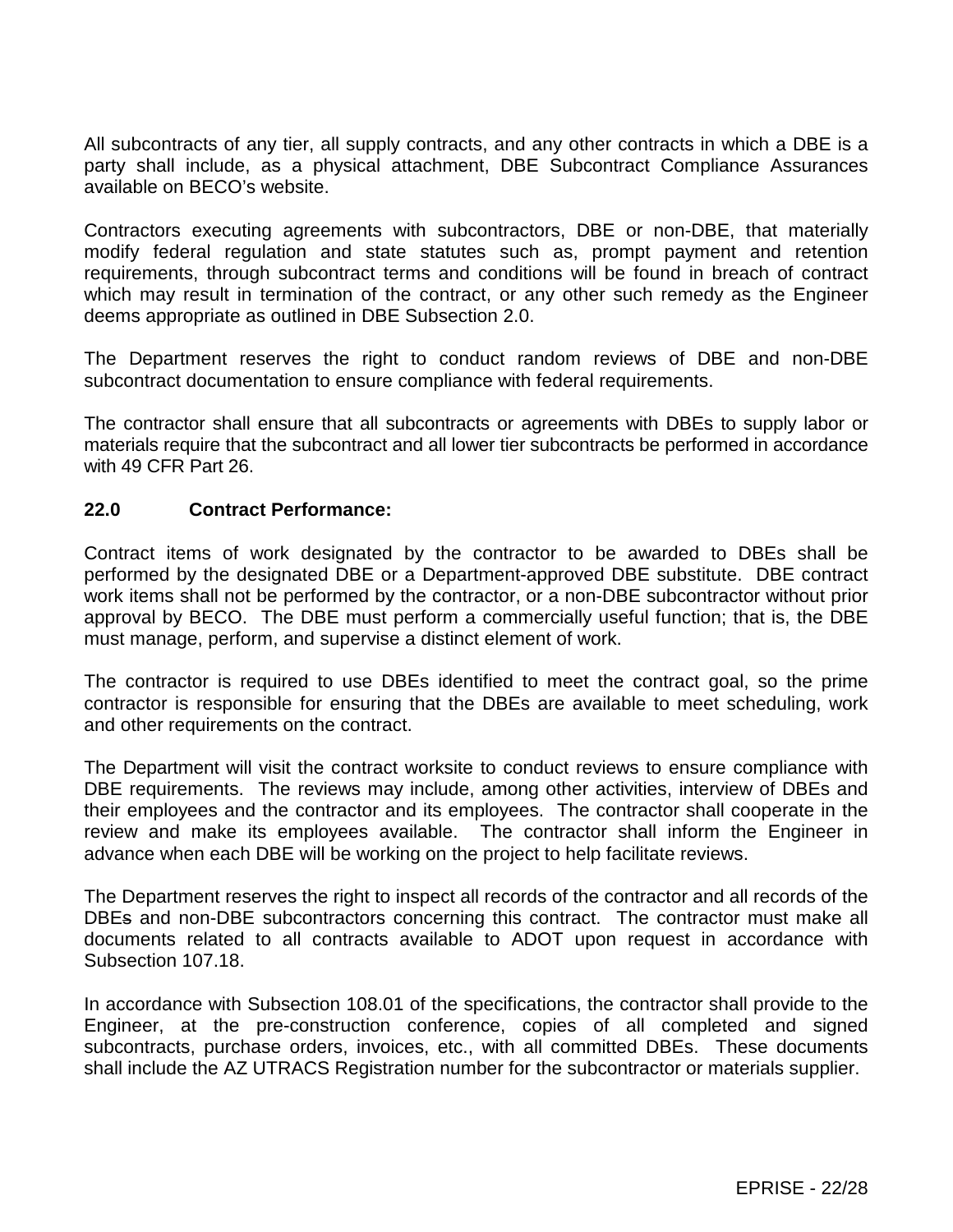Use of every DBE listed on the DBE Intended Participation Affidavit Summary is a condition of this contract. The contractor shall utilize the specific DBEs listed to perform the work and supply the materials for which each is listed on the Intended Participation Affidavit Summary unless the contractor obtains the Department's written consent. The contractor shall not be entitled to any payment for work or material that is not performed or supplied by the listed DBE, unless the Department has consented in writing.

## **23.0 Joint Checks:**

### **23.01 Requirements:**

A DBE subcontractor and a material supplier (or equipment supplier) may request permission for the use of joint checks for payments from the prime contractor to the DBE subcontractor and the supplier. Joint checks may be issued only if all the conditions in this subsection are met.

- 1. The DBE subcontractor must be independent from the prime contractor and the supplier, and must perform a commercially useful function. The DBE subcontractor must be responsible for negotiating the price of the material, determining quality and quantity, ordering the materials, installing (where applicable), and paying for the material. The DBE subcontractor may not be utilized as an extra participant in a transaction, contract, or project in order to obtain the appearance of DBE participation.
- 2. The use of joint checks will be allowed only if the prime contractor, DBE subcontractor, and material supplier establish that the use of joint checks in similar transactions is a commonly recognized business practice in the industry, particularly with respect to similar transactions in which DBE's do not participate.
- 3. A material or supply contract may not bear an excessive ratio relative to the DBE subcontractor's normal capacity.
- 4. There may not be any exclusive arrangement between one prime and one DBE in the use of joint checks that may bring into question whether the DBE is independent of the prime contractor.
- 5. Any arrangement for joint checks must be in writing, and for a specific term (for example, one year, or a specified number of months) that does not exceed a reasonable time to establish a suitable credit line with the supplier.
- 6. The prime contractor may act solely as the payer of the joint check, and may not have responsibility for establishing the terms of the agreement between the DBE subcontractor and the supplier.
- 7. The DBE must be responsible for receiving the check from the prime contractor and delivering the check to the supplier.
- 8. The prime contractor cannot require the DBE subcontractor to use a specific supplier, and the prime contractor may not participate in the negotiation of unit prices between the DBE subcontractor and the supplier.

### **23.02 Procedure and Compliance:**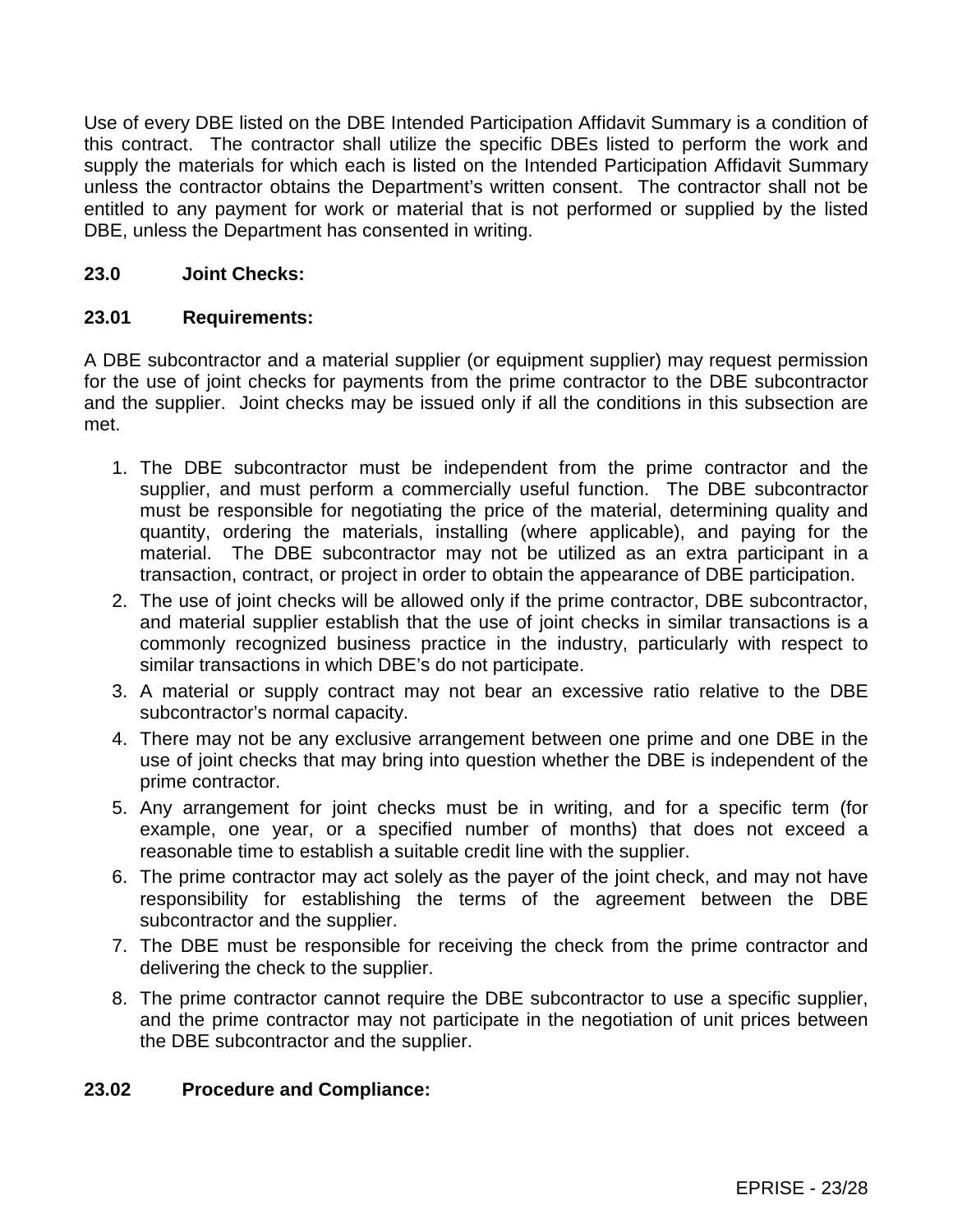- 1. The Business Engagement and Compliance Office must approve the agreement for the use of joint checks in writing before any joint checks are issued. The prime contractor shall submit a DBE joint check request form, available from the BECO website, along with the joint check agreement, to BECO through email within seven calendar days from the time the subcontract is executed.
- 2. After obtaining authorization for the use of joint checks, the prime contractor, the DBE, and the supplier must retain documentation to allow for efficient monitoring of the agreement.
- 3. Copies of canceled checks must be submitted, with the payment information for the period in which the joint check was issued, electronically through email to BECO, and made available for review at the time of the onsite CUF review. The prime contractor, DBE, and supplier each have an independent duty to report to the Department in the case of any change from the approved joint check arrangement.
- 4. Any failure to comply will be considered by the Department to be a material breach of this contract and will subject the prime contractor, DBE, and supplier to contract remedies and, in the case of serious violations, a potential for termination of the contract, reduction or loss of prequalification, debarment, or other remedies which may prevent future participation by the offending party.

## **24.0 DBE Termination/Substitution:**

### **24.01 General Requirements:**

The contractor shall make all reasonable efforts to avoid terminating or substituting a DBE listed on the DBE Intended Participation Affidavit Summary. At a minimum, the contractor shall negotiate in good faith, give timely notices and/or extend deadlines to the extent that it will not jeopardize the contract with the Department. Reasonable methods to resolve performance disputes must be applied and documentation provided to the Department before attempting to substitute or terminate a DBE.

# **24.02 Contractor Notice of Termination/Substitution:**

All terminations, substitutions, and reductions in scope of work to be performed by DBEs listed on the DBE Intended Participation Affidavit Summary must be approved in writing by BECO. The contractor shall contact the Department within 24 hours from the first sign of any reason for potential DBE termination/substitution.

The contractor shall not terminate a DBE subcontractor listed on the DBE Intended Participation Affidavit or complete the work contracted to the DBE with its own forces or with a non-DBE firm without the Department's written consent. Before submitting a formal request to the Department for DBE termination/substitution, the contractor shall give written notice to the DBE subcontractor with a copy to BECO of its intent to terminate or substitute the DBE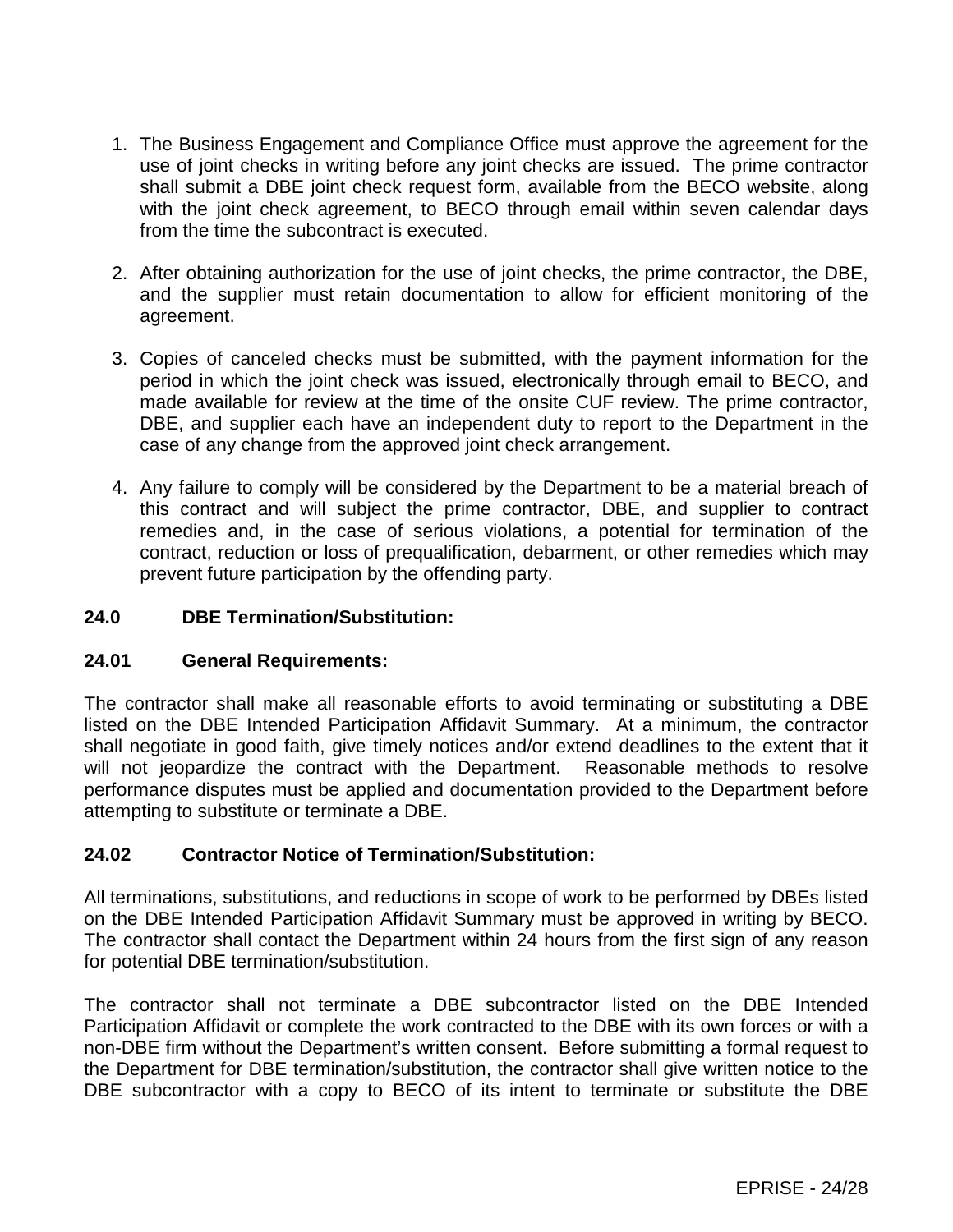identifying the reason for the action. The notice shall include the deadline for the DBE to submit a written response advising the contractor and BECO of its position, which shall be a minimum of five calendar days after the notice is given. The Department will consider both the contractor's request and the DBE firm's response before approving the contractor's termination and substitution request.

## **24.03 Contractor Request for Termination/Substitution:**

The contractor shall formally request the termination or substitution of a DBE listed on the DBE Intended Participation Affidavit Summary by submitting the DBE Termination/Substitution Request form, available from the BECO website, and supporting documentation to BECO. The submission shall include the following information:

- 1) The date the contractor determined the DBE to be unwilling, unable, or ineligible to perform.
- 2) A brief statement of facts describing the situation and citing specific actions or inaction by the DBE firm giving rise to contractor's assertion that the DBE firm is unwilling, unable, or ineligible to perform.
- 3) A brief statement of the good faith efforts undertaken by the contractor to enable the DBE firm to perform.
- 4) The total dollar amount currently paid for work performed by the DBE firm.
- 5) The total dollar amount remaining to be paid to the DBE firm for work completed, but for which the DBE firm has not received payment, and over which the contractor and the DBE firm have no dispute.
- 6) The projected date that the contractor requires a substitution or replacement DBE to commence work, if consent is granted to the request.
- 7) The DBE's response to the notice of intent to terminate. If there is no response from the DBE within the time allowed in the notice of intent to terminate, the contractor shall state that no response was received.

Any requests for substitutions or terminations of DBEs shall be made on the forms provided online by BECO.

Written consent for terminating the performance of any DBE listed on the DBE Intended Participation Affidavit Summary will be granted only where the contractor can demonstrate good cause showing that the DBE is unable, unwilling, or ineligible to perform. Such written consent to terminate any DBE shall concurrently constitute written consent to substitute or replace the terminated DBE. Termination or substitution of a DBE listed on the DBE Intended Participation Affidavit Summary will not be allowed based solely on a contractor's ability to negotiate a more advantageous contract with another subcontractor. The Department will consider both the contractor's request and DBE's response and explanation before approving the contractor's termination and substitution request.

### **24.04 Good Cause:**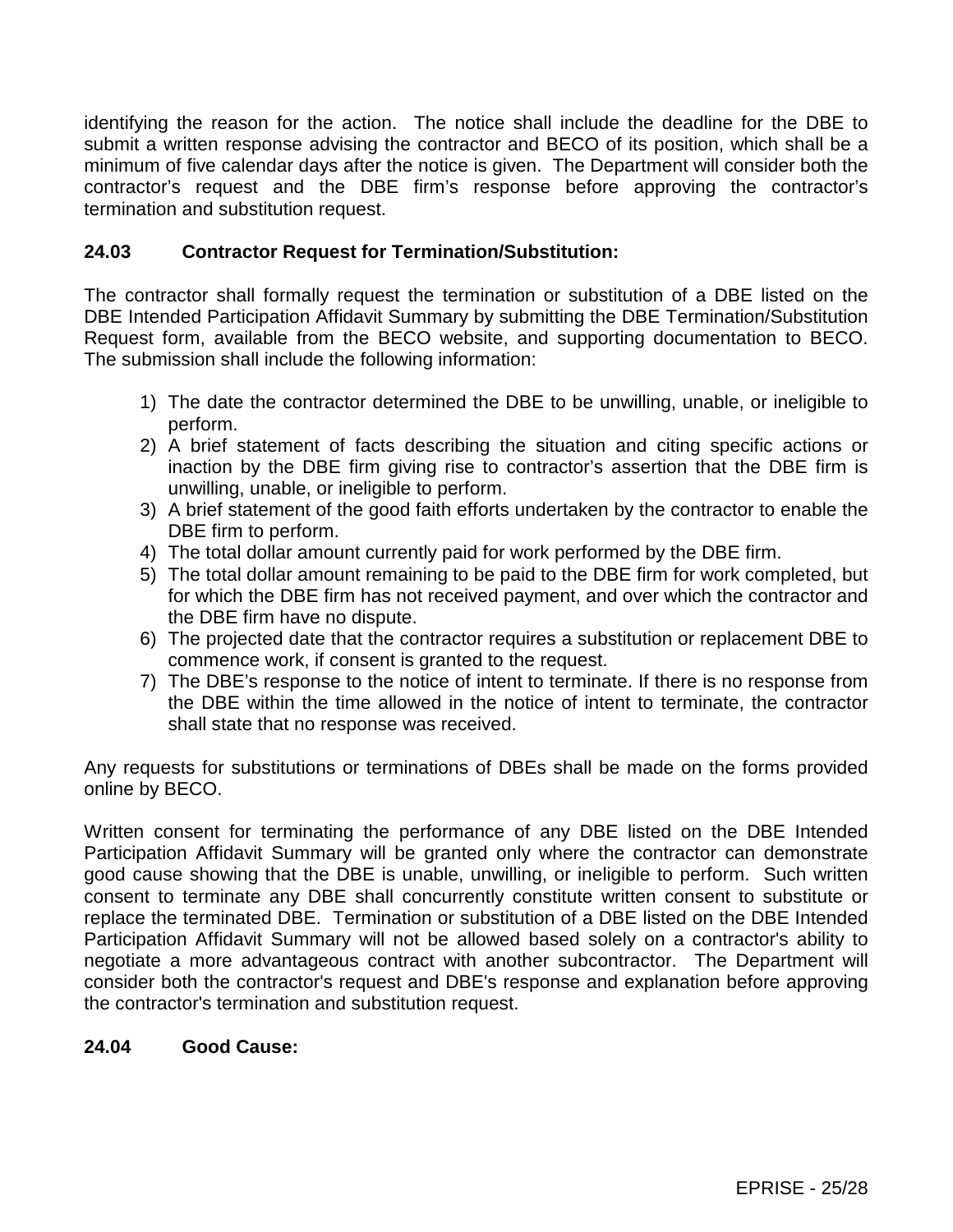The Department will make the determination of good cause by providing written consent to the contractor after evaluating the contractor's good cause to terminate or substitute a DBE firm. Good cause for this purpose includes the following in relation to the listed DBE subcontractor:

- 1. Fails or refuses to execute a written contract.
- 2. Fails or refuses to perform the work of its subcontract in a way consistent with normal industry practice standards. However, good cause does not exist if the failure or refusal of the DBE subcontractor to perform its work on the subcontract results from the bad faith or discriminatory action of the prime contractor.
- 3. Fails or refuses to meet the prime contractor's reasonable, nondiscriminatory bond/insurance requirements.
- 4. Becomes bankrupt, insolvent, or exhibits credit unworthiness.
- 5. Is ineligible to work on public works projects because of suspension and debarment proceedings pursuant to federal or state law.
- 6. Is not a responsible contractor.
- 7. Voluntarily withdraws from the project and provides written notice of its withdrawal to the Department.
- 8. Is ineligible under a specific NAICS code to receive DBE credit for the type of work required.
- 9. A DBE owner dies or becomes disabled with the result that the firm is unable to complete its work on the contract.
- 10.Other documented good cause that the Department determines compels the termination or substitution of the DBE subcontractor.

### **24.05 DBE Termination/Substitution Good Faith Effort:**

If the Department approves the termination of a DBE, the contractor shall make good faith efforts to find another DBE subcontractor to substitute for the original DBE. The good faith efforts as identified in DBE Subsection 15.0 shall be directed at finding another DBE to perform at least the same amount of work under the contract as the DBE that was terminated, to the extent needed to meet the contract goal. If a replacement DBE is not identified for the original DBE's work, the good faith efforts shall be documented and provided to the Department within seven calendar days from the date the Department approves the termination. The Department will review when the termination was made, the nature of the efforts to replace the terminated DBE, and other factors as determined by BECO.

A prime contractor's inability to find a replacement DBE at the original price is not alone sufficient to support a finding that good faith efforts have been made to replace the original DBE. The fact that the contractor has the ability and/or desire to perform the contract work with its own forces does not relieve the contractor of the obligation to make good faith efforts to find the replacement DBE, and it is not a sound basis for rejecting a prospective replacement DBE's reasonable quote.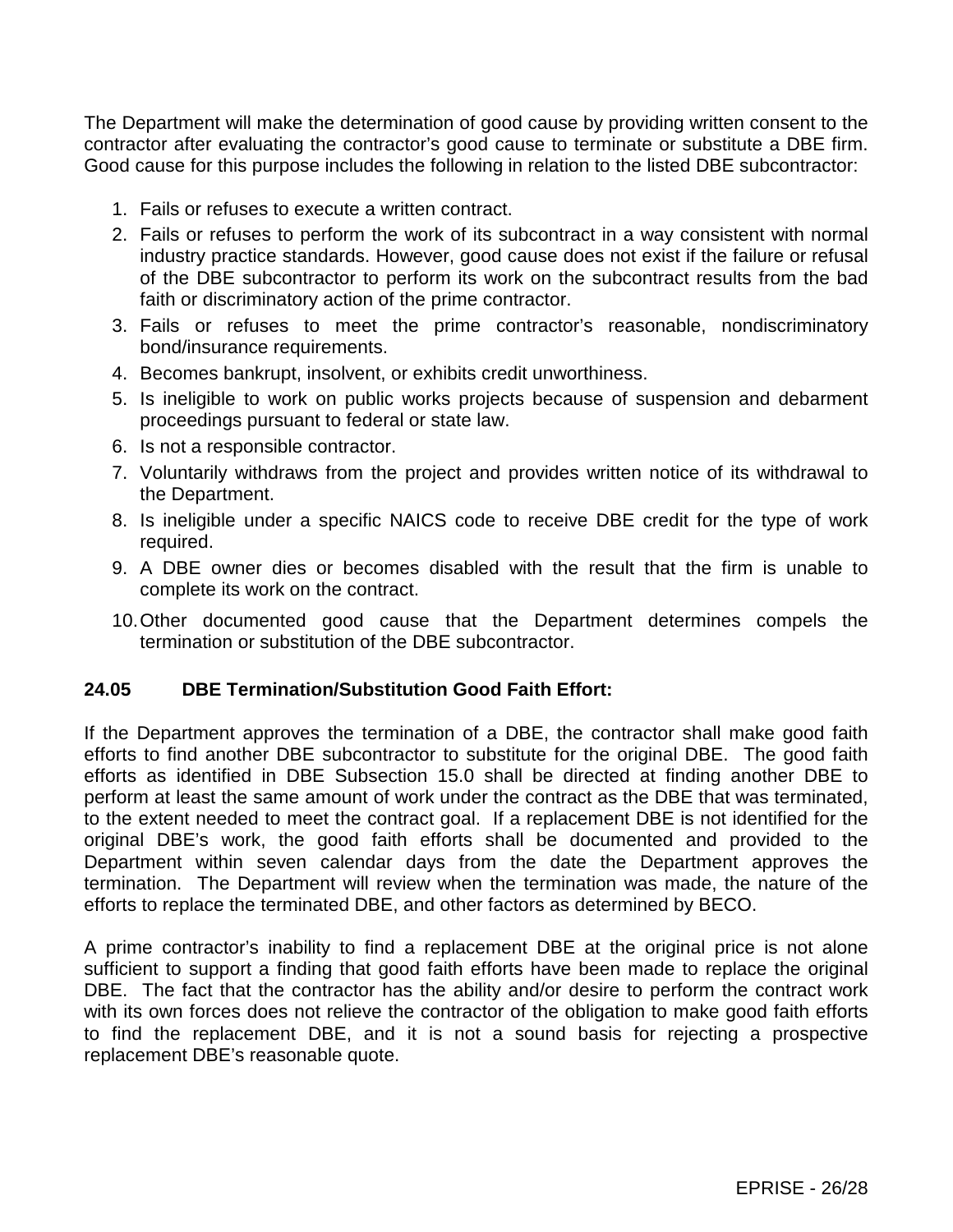The termination of a DBE firm shall not relieve the contractor of its obligations under this Special Provision, and the unpaid portion of the terminated DBE firm's subcontract will not be counted toward the DBE goal.

If the Department has eliminated items of work subcontracted to a committed DBE, the prime contractor shall still make good faith efforts to replace the DBE with another DBE to the extent necessary to meet the goal. The Department will review the quality, thoroughness, and intensity of those efforts and give consideration to when the change was made, the nature of the change, and other factors as determined by BECO.

When a DBE substitution is necessary, the contractor shall submit an amended DBE Intended Participation Affidavit and Intended Participation Affidavit Summary to BECO for approval with the substitute DBE's name, description of work, NAICS code, AZ UTRACS registration number, and dollar value of work to the Engineer and the Department's BECO. Approval from BECO must be obtained prior to the substituted DBE beginning work.

### **24.06 Sanctions:**

Failure by the contractor to carry out the requirements of the Department's DBE Termination/Substitution specifications is a material breach of contract and will result in such remedies as the Department deems appropriate, which will include, but are not limited to the assessment of liquidated damages. The Department will deduct from monies due or becoming due to the contractor, the dollar amount of the wrongfully substituted/replaced DBE subcontract plus 25 percent of the amount remaining to be paid to the DBE as liquidated damages. These liquidated damages shall be in addition to all other retention or liquidated damages provided for elsewhere in the contract.

In determining whether liquidated damages will be assessed, the extent of the liquidated damages, or additional remedies assessed, the State Construction and Materials Engineer will consider whether there have been other violations on this or other contracts, whether the failure by the contractor to carry out the requirements of the Department's DBE Termination/Substitution was due to circumstances beyond the contractor's control, and other circumstances.

# **25.0 Certification of Final DBE Payments:**

The contractor's achievement of the goal is measured by actual payments made to the DBEs. The contractor shall submit the "Certification of Final DBE Payments form for each DBE firm working on the contract. This form shall be signed by the contractor and the relevant DBE, and submitted to the Engineer no later than 30 days after the DBE receives final payment.

ADOT will use this certification and other information available to determine applicable DBE credit allowed to date by the contractor and the extent to which the DBE firms were fully paid for that work. By the act of filing the forms, the contractor acknowledges that the information is supplied in order to justify the payment of state and federal funds to the contractor.